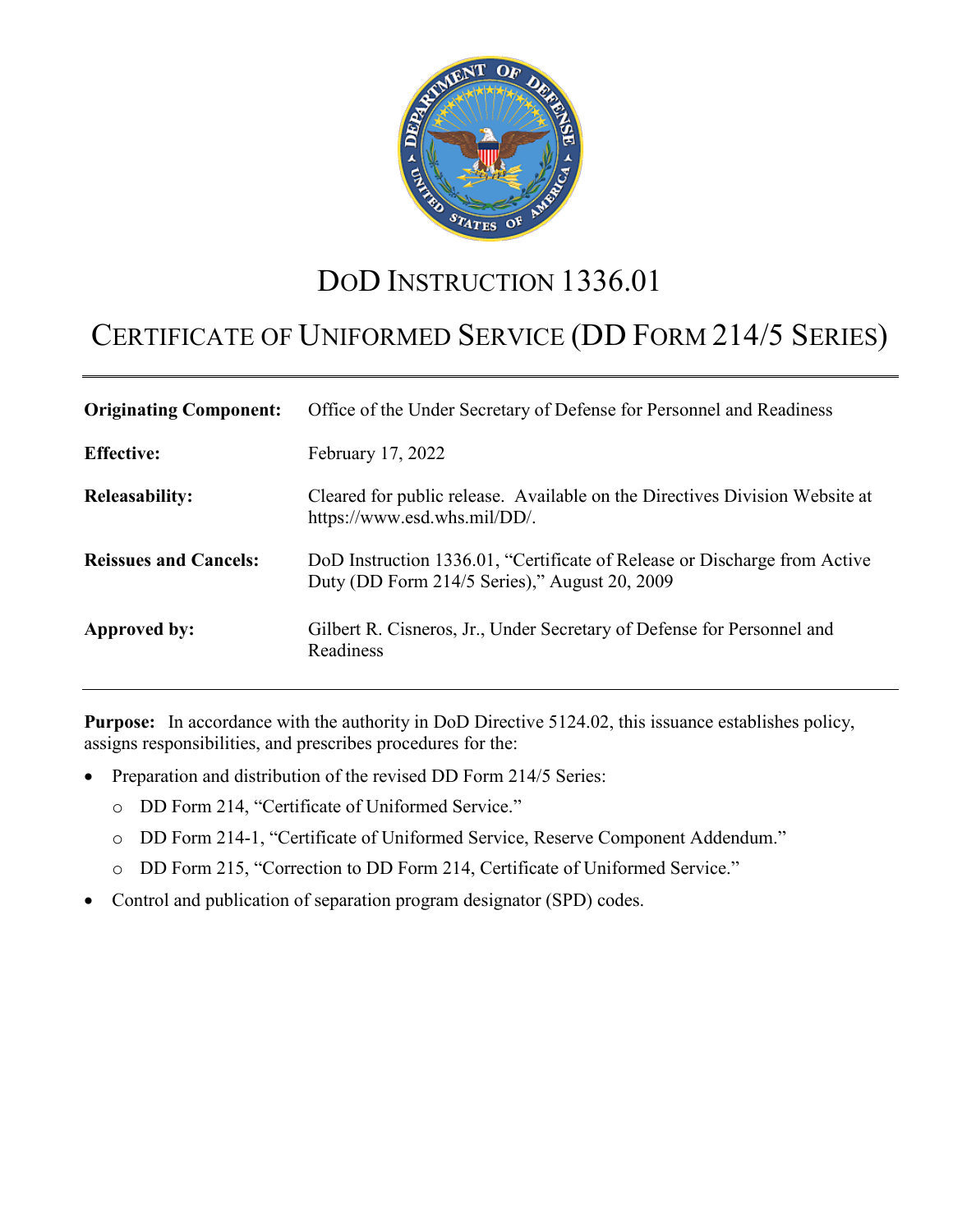## **TABLE OF CONTENTS**

| 2.1. Assistant Secretary of Defense for Manpower and Reserve Affairs (ASD(M&RA)) 5 |  |
|------------------------------------------------------------------------------------|--|
|                                                                                    |  |
|                                                                                    |  |
|                                                                                    |  |
|                                                                                    |  |
|                                                                                    |  |
|                                                                                    |  |
|                                                                                    |  |
|                                                                                    |  |
|                                                                                    |  |
|                                                                                    |  |
|                                                                                    |  |
|                                                                                    |  |
|                                                                                    |  |
|                                                                                    |  |
|                                                                                    |  |
|                                                                                    |  |
|                                                                                    |  |
|                                                                                    |  |
|                                                                                    |  |
|                                                                                    |  |
|                                                                                    |  |

## **TABLES**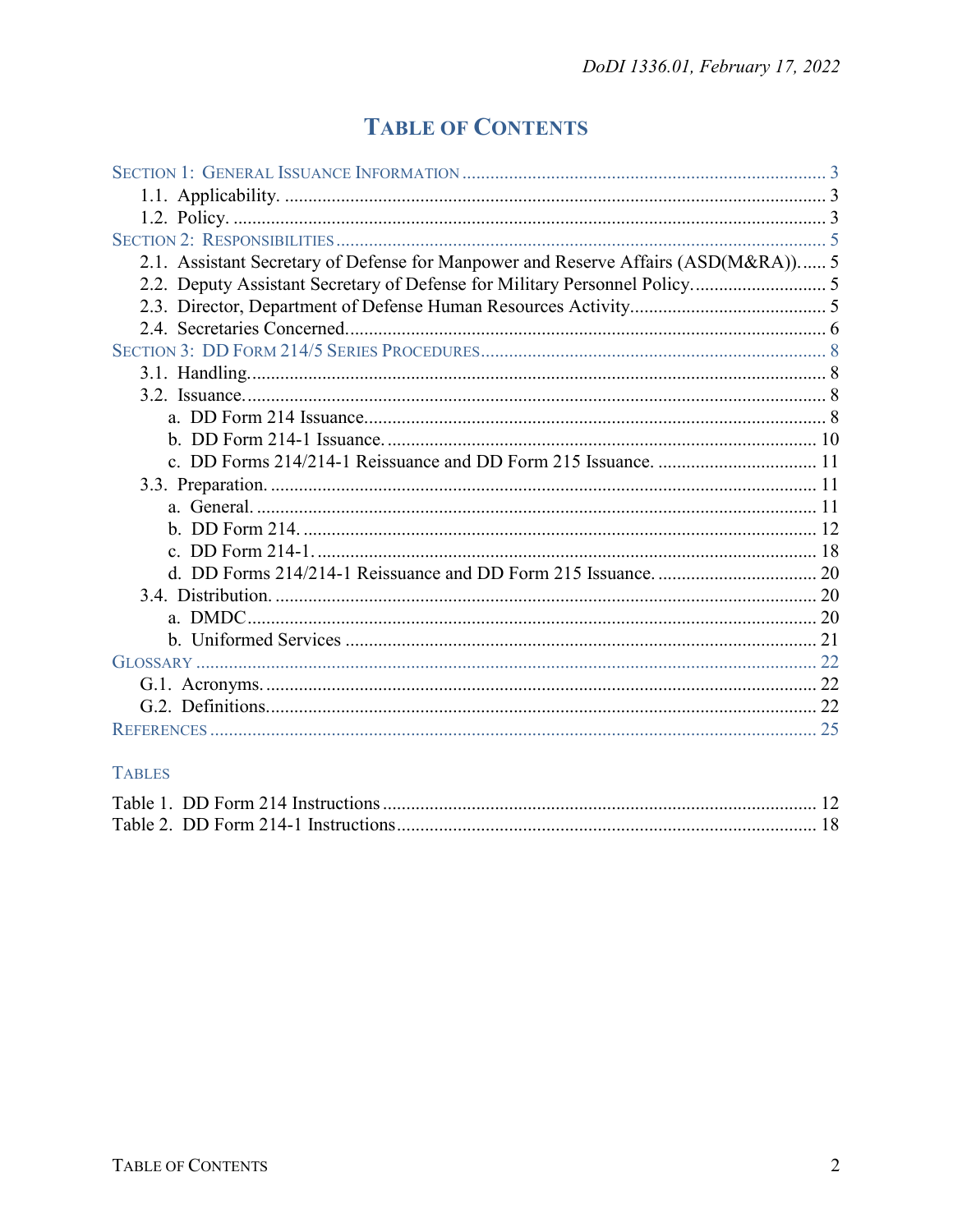## **SECTION 1: GENERAL ISSUANCE INFORMATION**

#### <span id="page-2-1"></span><span id="page-2-0"></span>**1.1. APPLICABILITY.**

This issuance applies to:

a. OSD, the Military Departments (including the Coast Guard at all times, including when it is a Service in the Department of Homeland Security by agreement with that Department), the Office of the Chairman of the Joint Chiefs of Staff and the Joint Staff, the Combatant Commands, the Office of Inspector General of the Department of Defense, the Defense Agencies, the DoD Field Activities, and all other organizational entities in the DoD.

b. The Commissioned Corps of the United States Public Health Service (USPHS), under agreement with the Department of Health and Human Services.

#### <span id="page-2-2"></span>**1.2. POLICY.**

a. In accordance with Section 1168 of Title 10, United States Code (U.S.C.), the DD Form 214 represents the discharge certificate or certificate of release from all active duty service, to include active duty and full-time National Guard duty.

b. Pursuant to Section 570 of Public Law 116-92, the DD Form 214-1, in conjunction with the DD Form 214, represents the standard record of service for members of the Reserve Components.

c. In accordance with DoD Instruction (DoDI) 1332.14 and DoDI 1332.30, the DD Form 214/5 Series is the official record of separation and characterization of service available on the Directives Division Website at https://www.esd.whs.mil/Directives/forms/.

d. The DD Form 214/5 Series will provide:

(1) The uniformed services, excluding the Commissioned Corps of the National Oceanic and Atmospheric Administration, with an authoritative source of personnel information for administrative purposes, and for making enlistment or reenlistment eligibility determinations.

(2) The uniformed services member, excluding members of the Commissioned Corps of National Oceanic and Atmospheric Administration, referred to in this issuance as "member," with a clear, concise summary of each discrete period of active service, and Reserve Component service as applicable, with the uniformed services at the time of transfer between Services, release, discharge, transfer to another component of a Service, or other change of status. This includes relevant data regarding the member's service and the circumstances of termination, except as limited in this issuance.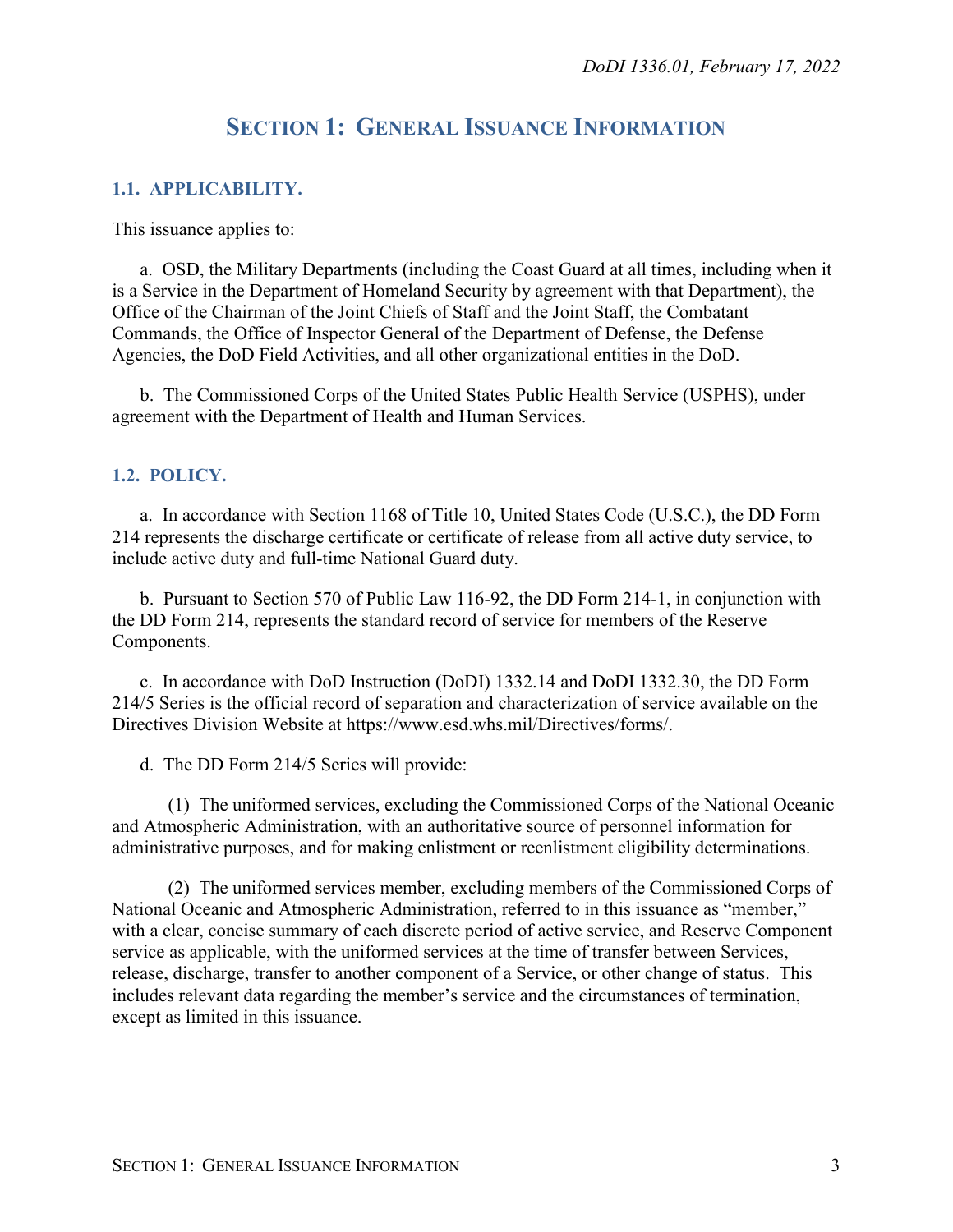(3) Appropriate governmental agencies with an authoritative source of personnel information that they require for the administration of State and Federal laws applicable to personnel who have been transferred between Services, released, discharged, transferred to another component of a Service, or have had another change in status. This associated data will be provided electronically to expedite the adjudication of veterans benefits by appropriate governmental agencies such as, but not limited to, the Department of Veterans Affairs (VA), the Department of Labor (DOL), and State or territory Departments of Veterans Affairs.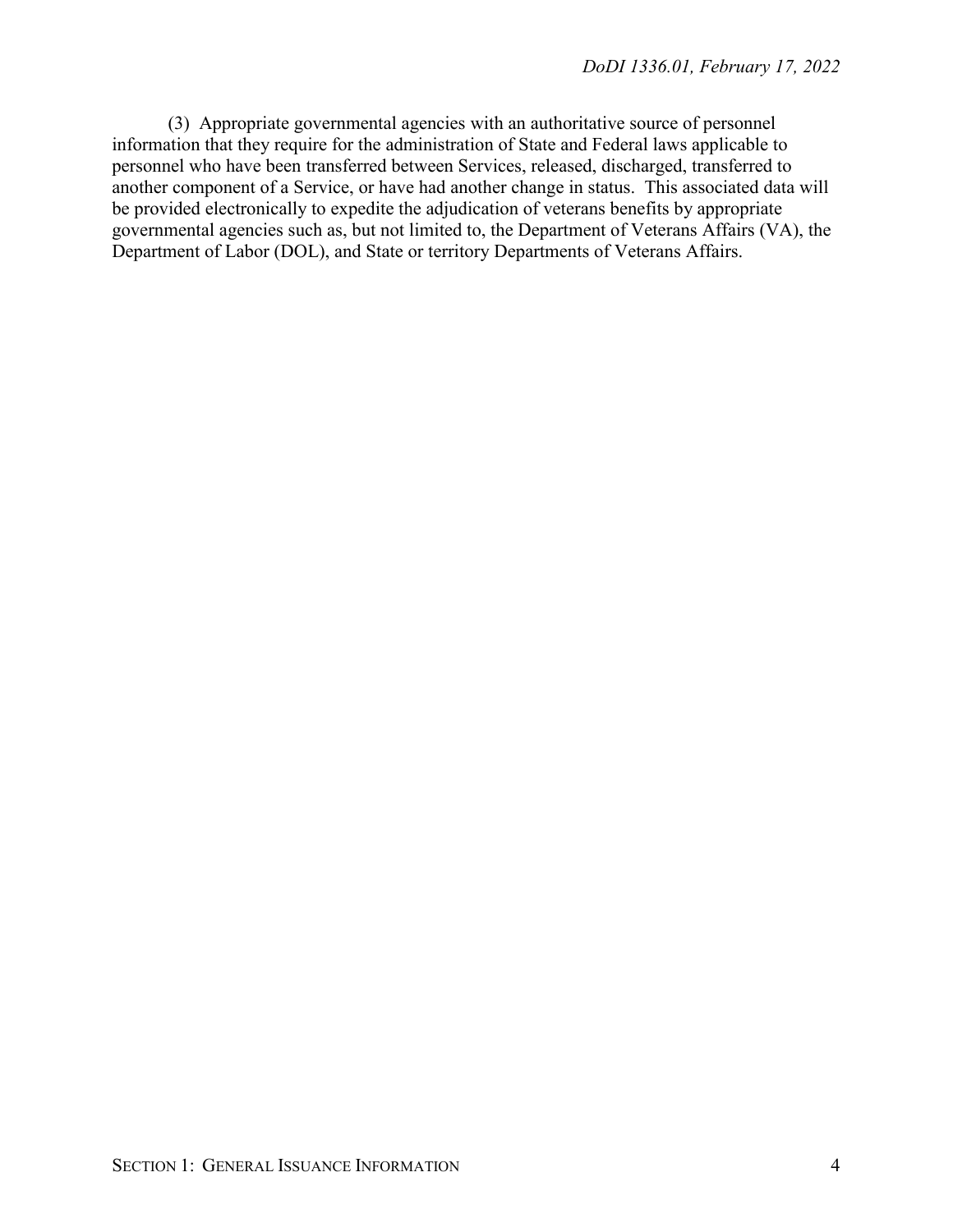## **SECTION 2: RESPONSIBILITIES**

#### <span id="page-4-1"></span><span id="page-4-0"></span>**2.1. ASSISTANT SECRETARY OF DEFENSE FOR MANPOWER AND RESERVE AFFAIRS (ASD(M&RA)).**

Under the authority, direction, and control of the Under Secretary of Defense for Personnel and Readiness, the ASD(M&RA):

a. Develops, maintains, and oversees implementation of procedural instructions and guidance for the DD Form 214/5 Series.

b. May provide supporting guidance to supplement this issuance.

c. Adjudicates requests for exception to policy.

d. Maintains and convenes the chartered Separation Standardization Working Group.

(1) Chartered in 2015 under the authority of the ASD(MR&A), the Separation Standardization Working Group consists of functional and technical representatives from the Military Departments' Manpower and Reserve Affairs offices, the Coast Guard, the Joint Staff, the National Guard Bureau, the Defense Manpower Data Center, and the Defense Finance and Accounting Service, and ad hoc members as needed.

(2) The working group provides comprehensive review and analysis of separation policies, procedures, and systems and makes recommendations to bring standardization across the Armed Forces.

#### <span id="page-4-2"></span>**2.2. DEPUTY ASSISTANT SECRETARY OF DEFENSE FOR MILITARY PERSONNEL POLICY.**

Under the authority, direction, and control of the ASD(M&RA) the Deputy Assistant Secretary of Defense for Military Personnel Policy:

- a. Exercises approval authority over requests to add, change, or delete standard SPD codes.
- b. Initiates update to SPD code matrix on a 5-year cycle.

#### <span id="page-4-3"></span>**2.3. DIRECTOR, DEPARTMENT OF DEFENSE HUMAN RESOURCES ACTIVITY.**

Under the authority, direction, and control of the Under Secretary of Defense for Personnel and Readiness, the Director, Department of Defense Human Resources Activity, through the Defense Manpower Data Center (DMDC):

a. Distributes personnel service and separation data to VA, DOL, and State or territory Departments of Veteran Affairs, as applicable, to ensure the adjudication of veterans benefits.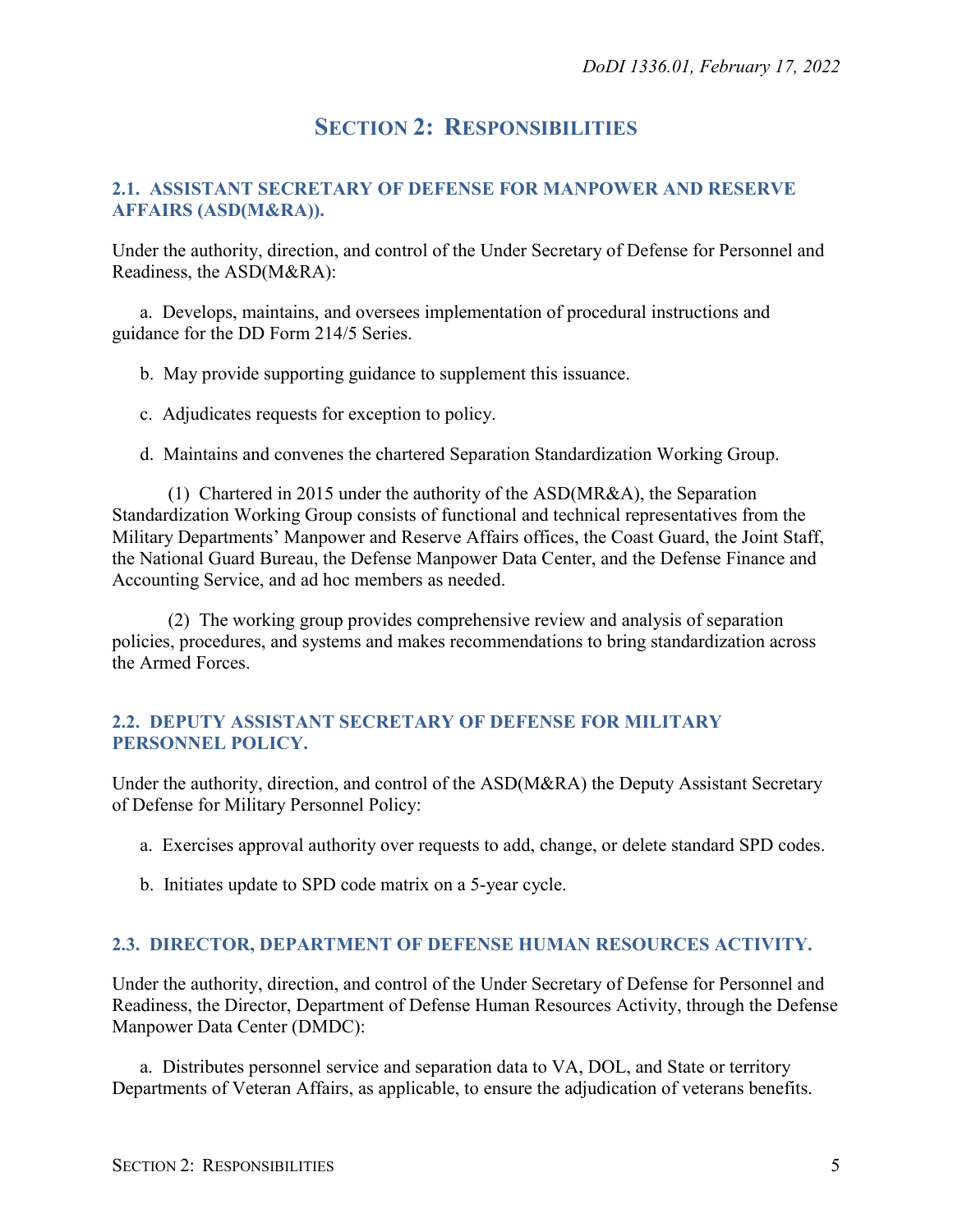b. Is the official distribution source of the uniformed services authoritative and certified service and separation data for all periods of active service that are completed on or after January 1, 2015.

c. Acts as DoD's single enterprise distribution point for interagency information sharing of Service personnel service and separation data.

d. Through DMDC's electronic data sharing capability, provides authoritative service and separation data in accordance with DoDI 5400.11 and DoD 5400.11-R to authorized representatives from the VA, DOL and, if the member elects, the State or territory Department of Veterans Affairs offices.

e. Acts as liaison to the VA, DOL, and State or territory Department of Veterans Affairs offices to codify their data requirements to ensure the timely adjudication of veterans benefits.

f. Develops implementation and management controls for the electronic transfer of DD Form 214/5 Series data to ensure proper protocol and safeguarding of electronically transmitted data are consistent with DoD standards, as outlined in DoD 5015.02-STD and DoDI 5400.11.

#### <span id="page-5-0"></span>**2.4. SECRETARIES CONCERNED.**

The Secretaries concerned:

a. Provide members who are separated or released from active service a DD Form 214 containing a concise summary of service, as directed in Section 3.

b. Provide Reserve Component members who are separated or released from their component a DD Form 214 and DD Form 214-1 containing a concise summary of service, as directed in Section 3. Service implementation and issuance of the DD Form 214-1, as directed in Section 3, is required within 3 years of publication of this issuance.

c. Issue, in accordance with the safeguard requirements in DoD 5400.11-R, appropriate instructions for safeguarding the forms and data contained in DD Form 214/5 Series to separation activities due to their considerable value in obtaining veterans benefits, reemployment rights, and unemployment insurance.

d. Delineate in their Departmental policy that no modification to the contents or format of the DD Form 214/5 Series are made without prior authorization from the ASD(M&RA).

e. Issue Departmental instructions and procedures governing:

(1) The electronic generation of the DD Form 214/5 Series and personnel data contained therein. The electronic generation of the DD Form 214/5 Series and associated data for all periods of active service will be automated within 3 years of publication of this issuance in conjunction with the fielding of associated uniformed service integrated pay and personnel systems.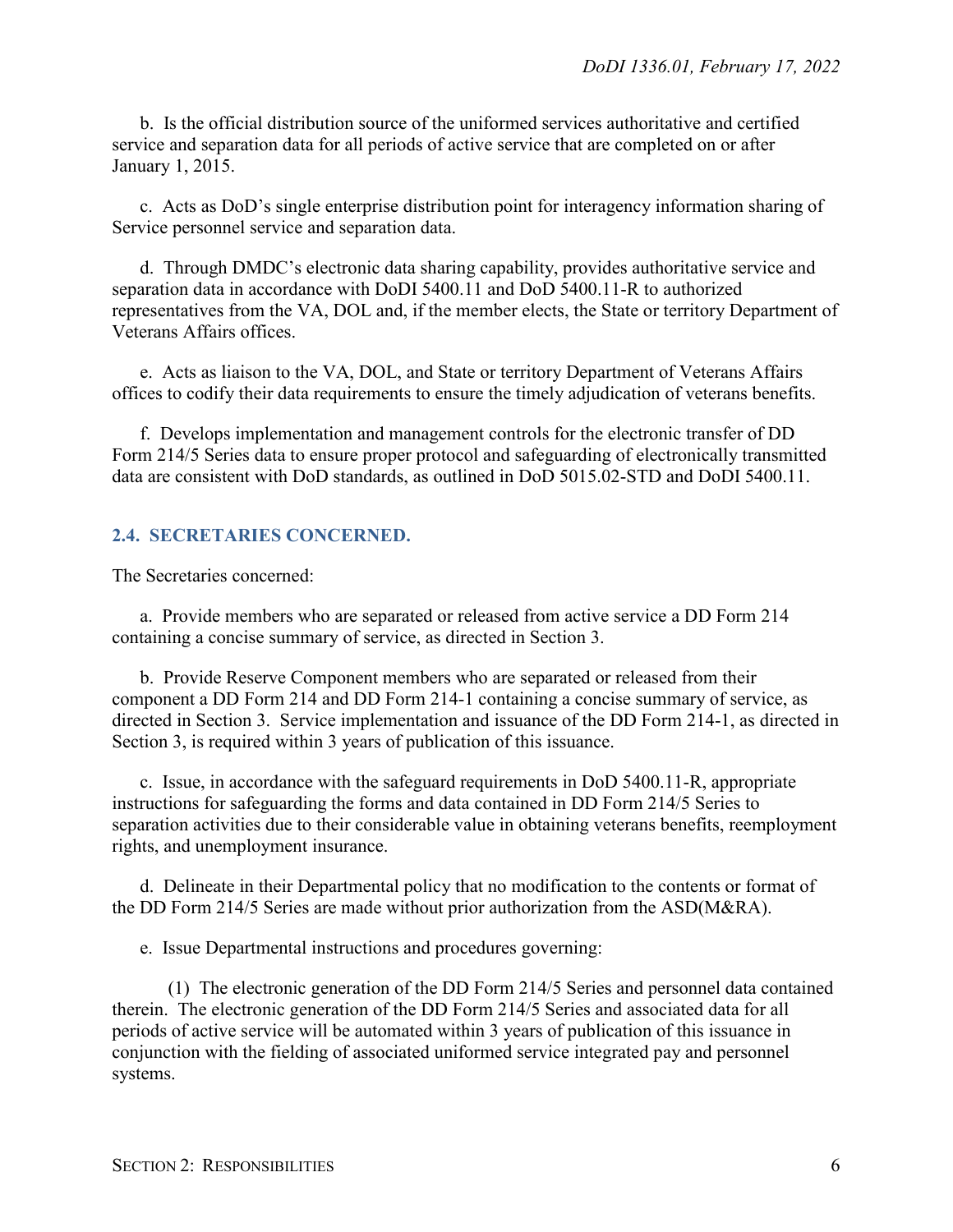(2) How corrections to DD Form 214/5 Series may be made in accordance with Section 3.

f. Monitor and periodically review Departmental use of DD Form 214/5 Series to ensure that requests for corrections to DD Form 214/5 Series are given priority and that backlogs for corrections are minimized or eliminated. Significant issues or backlogs must be brought to the attention of the ASD(M&RA).

g. In accordance with DoDIs 1336.05 and 7730.54, ensure all periods of active service served, regardless of duration, are reported along with their corresponding character of service and SPD codes.

h. Transmit the DD Form 214/5 Series data to the DMDC in accordance with Paragraph 3.4.b.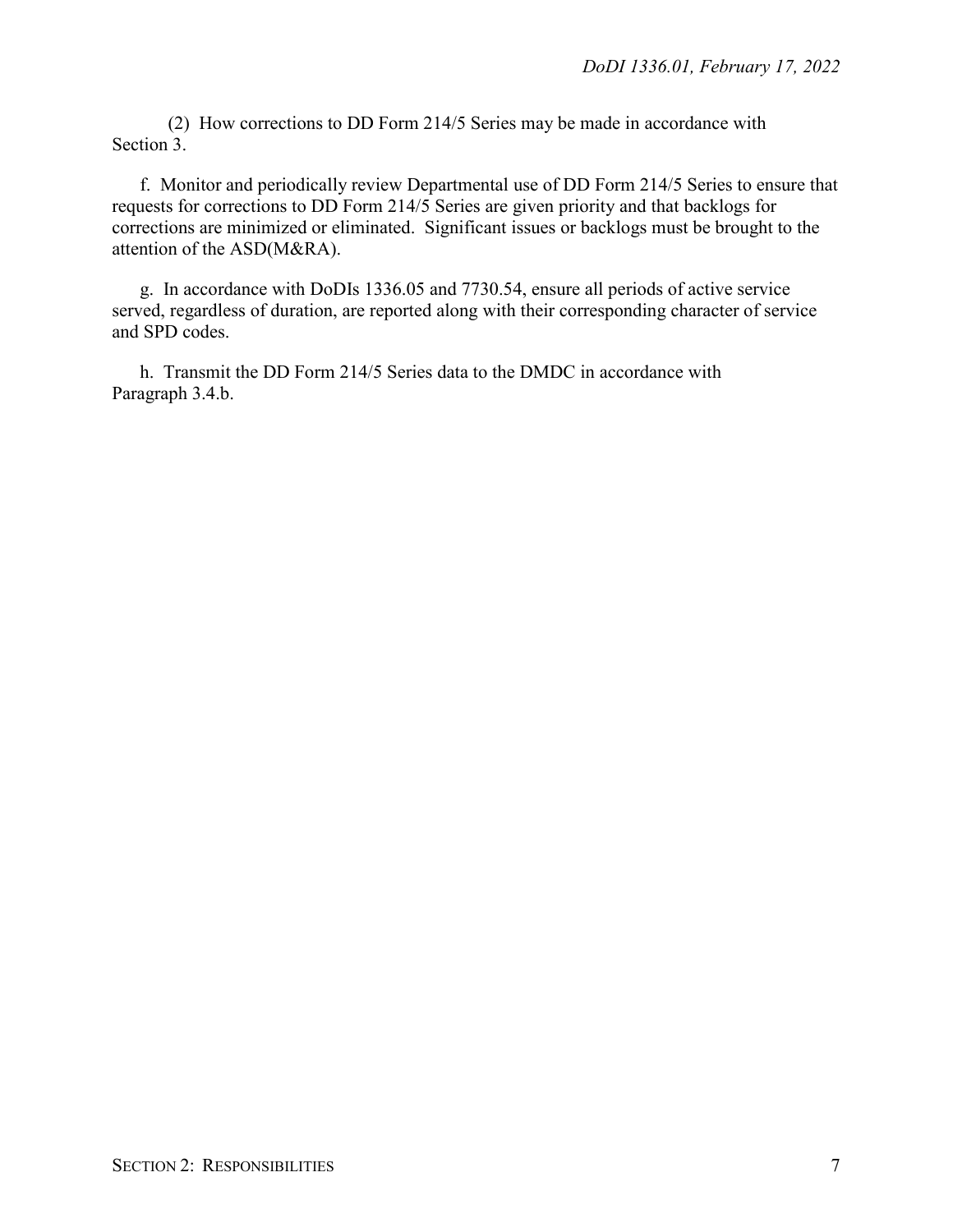## **SECTION 3: DD FORM 214/5 SERIES PROCEDURES**

#### <span id="page-7-1"></span><span id="page-7-0"></span>**3.1. HANDLING.**

a. Because the DD Form 214/5 Series plays a critical role in the allocation of veterans benefits, reemployment rights, and unemployment insurance, all leaders of organizations that handle the DD Form 214/5 Series will ensure processes are in place and training is conducted, in accordance with DoDI 5400.11 and DoD 5400.11-R, on the safeguarding and proper disposal of electronic and hard copies of the DD Form 214/5 Series.

b. All forms to be discarded, including those that are blank or partially completed, and reproduced copies of DD Form 214/5 Series will be destroyed.

c. Blank forms given to personnel for educational or instructional purposes, and forms maintained for such use, are to be clearly voided in an unalterable manner.

d. All DD Form 214/5 Series images are to be filed in the Service official military personnel file (OMPF) in accordance with DoDI 1336.08, or in the official personnel file (OPF) repository.

#### <span id="page-7-2"></span>**3.2. ISSUANCE.**

Data collection requirements for all periods of active service, regardless of duration, will be considered separate from the issuance requirements for DD Form 214/5 Series.

#### <span id="page-7-3"></span>**a. DD Form 214 Issuance.**

(1) The following members will be issued a DD Form 214:

(a) Members who are separated or released from active service.

(b) Recalled retirees reverting to retired status, regardless of the period of active duty service.

(c) Members who are separated for cause or for physical disability, regardless of the period of active service.

(d) Personnel being separated, when they have served 90 days or more or when required by the Secretary concerned for shorter periods, from a period of active duty for training, full-time training duty, or active duty for operational support.

(e) Reserve Component personnel ordered to active duty for a contingency operation for a period greater than 30 days.

(f) Members who change their status or component while serving on active service.

(g) Members who are issued a DD Form 214-1.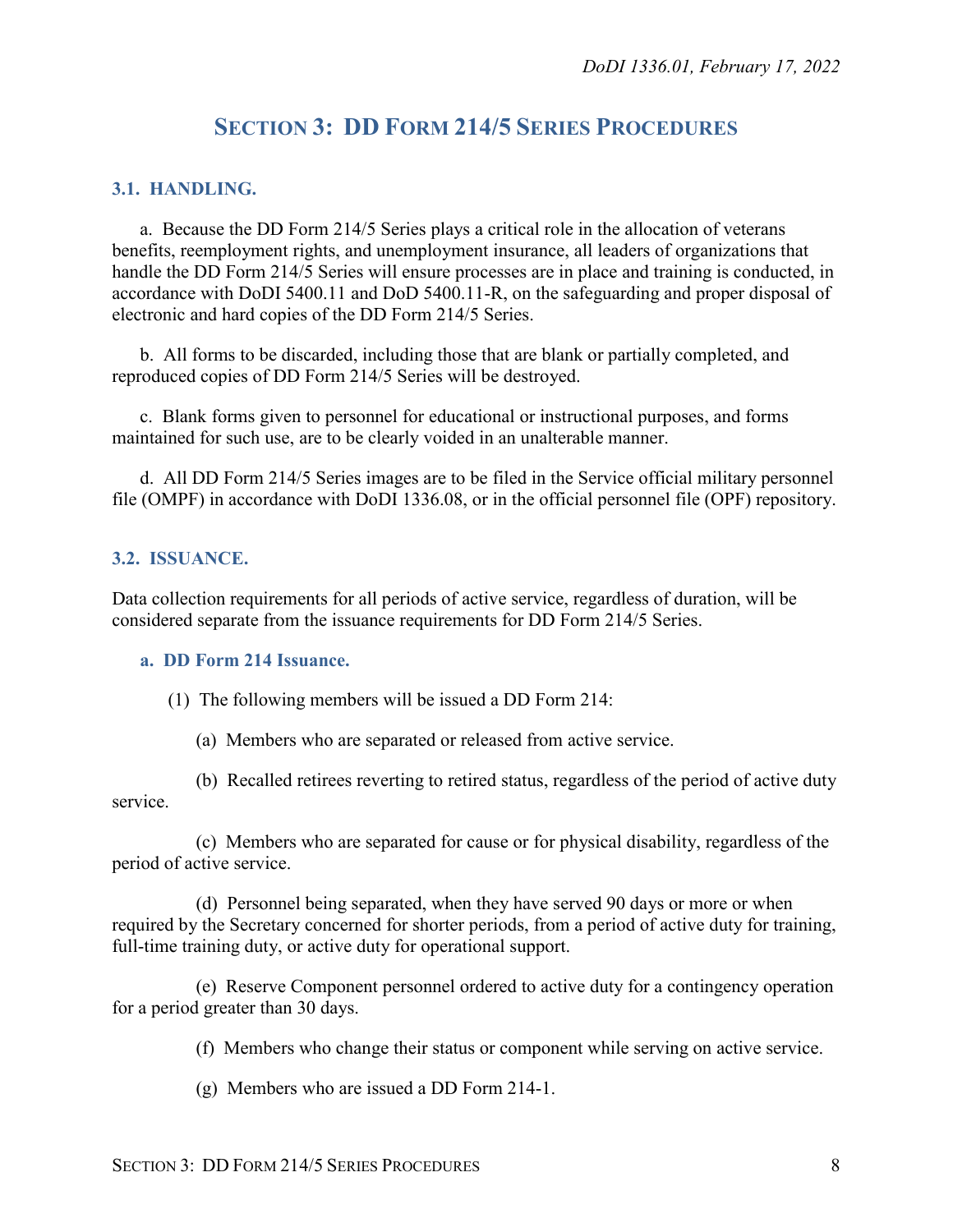(h) As prescribed under other circumstances determined by the uniformed service concerned.

(2) The DD Form 214 is not required to be issued for:

(a) Personnel found disqualified upon reporting for active duty and who do not perform duties in accordance with orders.

(b) Personnel whose active duty is terminated by death.

(c) Personnel being removed from the temporary disability retired list.

(d) Enlisted personnel who receive temporary appointments to warrant officer or commissioned officer grades.

(e) Personnel whose temporary warrant or commissioned officer status is terminated and who remain on active duty to complete an enlistment.

(f) Personnel separated or discharged who have been furnished a previous version of the DD Form 214, unless that form is in need of reissuance for some other reason (e.g., errors in completion).

(g) Commissioned officers dropped from the rolls in accordance with Section 1161 of Title 10, U.S.C.

(3) DD Form 214 will normally be issued by the separation activity from which the member was separated. In those instances where a DD Form 214 was not issued by the separation activity from which the member was separated, the uniformed service concerned may establish procedures for administrative issuance of the form.

(4) If the separation activity cannot complete all items on the DD Form 214, the form will be prepared as completely as possible and delivered to the separating member before their departure. The version number of the serial number will be 0 (zero).

(a) The member will be advised that a complete DD Form 214 will be issued by the uniformed service concerned when the missing information becomes available. It will not be necessary for the separating member to request an updated DD Form 214.

(b) The updated DD Form 214 will reflect an appropriately incremented version number in the serial number.

(c) A DD Form 215 may be issued in lieu of an updated DD Form 214 until 3 years after publication of this issuance (see Paragraphs 3.2.c. and 3.3.d. for issuance justification and preparation instructions).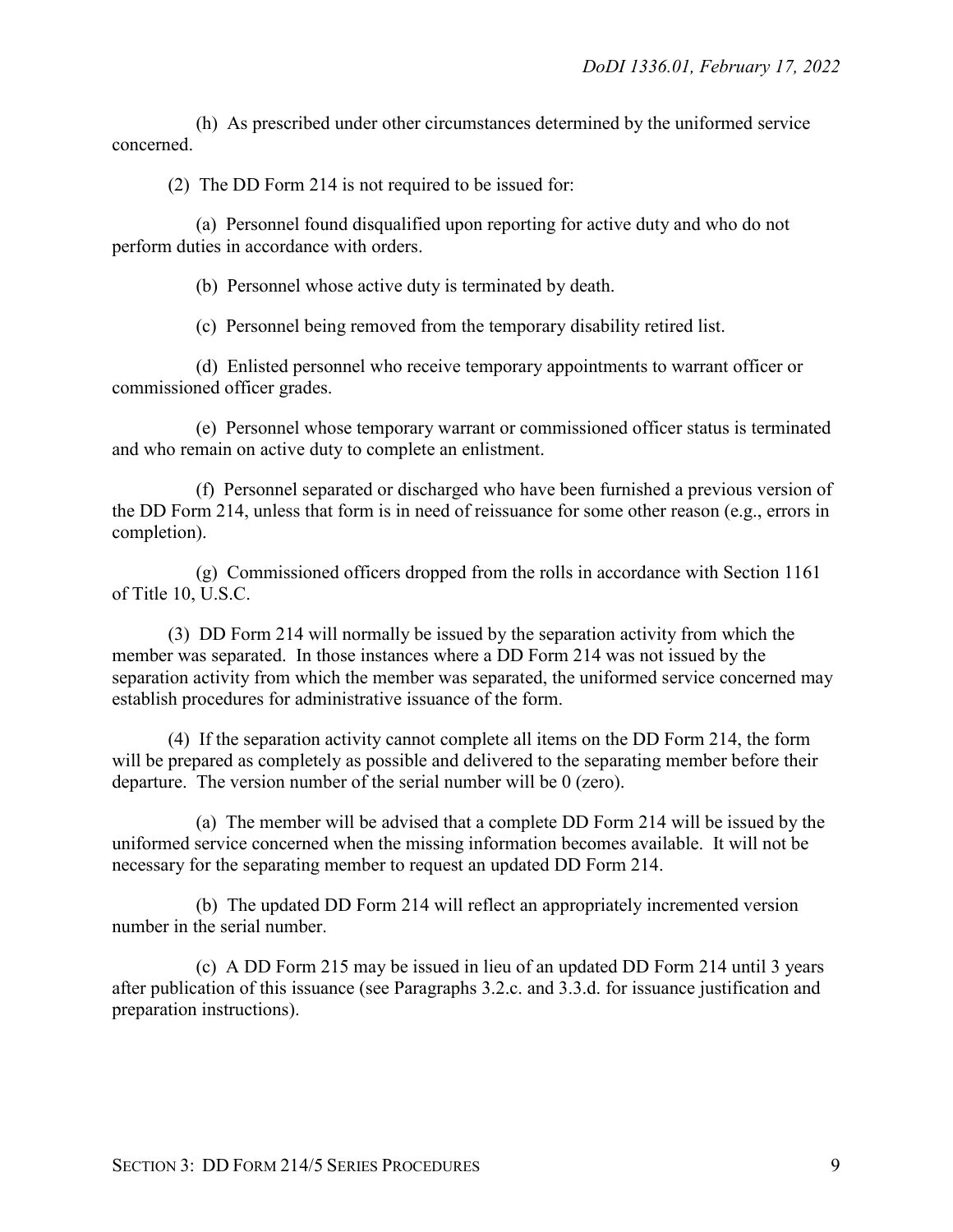#### <span id="page-9-0"></span>**b. DD Form 214-1 Issuance.**

(1) The following members will be issued a DD Form 214-1 in conjunction with a DD Form 214:

(a) Members who are separated or released from a Reserve Component.

(b) Reserve Component members transferred to the Individual Ready Reserve or the Inactive National Guard.

(c) Reserve Component members transferred to the Standby Reserve or Retired Reserve.

(d) Recalled retirees reverting to retired status.

(e) As prescribed under other circumstances determined by the uniformed service concerned.

(2) The DD Form 214-1 is not required to be issued for:

(a) National Guard members who transfer States.

(b) Personnel whose Reserve Component service is terminated by death.

(c) Every issuance of a DD Form 214.

(3) The DD Form 214-1, in conjunction with a DD Form 214, will normally be issued by the separation activity from which the member was separated. The DD Form 214-1 will never be issued on its own and will always be accompanied by the DD Form 214. In those instances, where a DD Form 214/214-1 was not issued by the separation activity from which the member was separated, the uniformed service concerned may establish procedures for administrative issuance of the form.

(4) If the separation activity cannot complete all items on DD Forms 214 and 214-1, the forms will be prepared as completely as possible and delivered to the separating member before their departure. The version number of the serial number will be 0 (zero).

(a) The member will be advised that updated DD Forms 214/214-1 will be issued by the uniformed service concerned when the missing information becomes available, and that it will not be necessary for the separating member to request updated DD Forms 214/214-1.

(b) The updated DD Forms 214/214-1 will reflect an appropriately incremented version number in the serial number.

(c) A DD Form 215 may be issued in lieu of updated DD Forms 214/214-1 until 3 years after publication of this issuance (see Paragraph 3.3.d. for preparation instructions).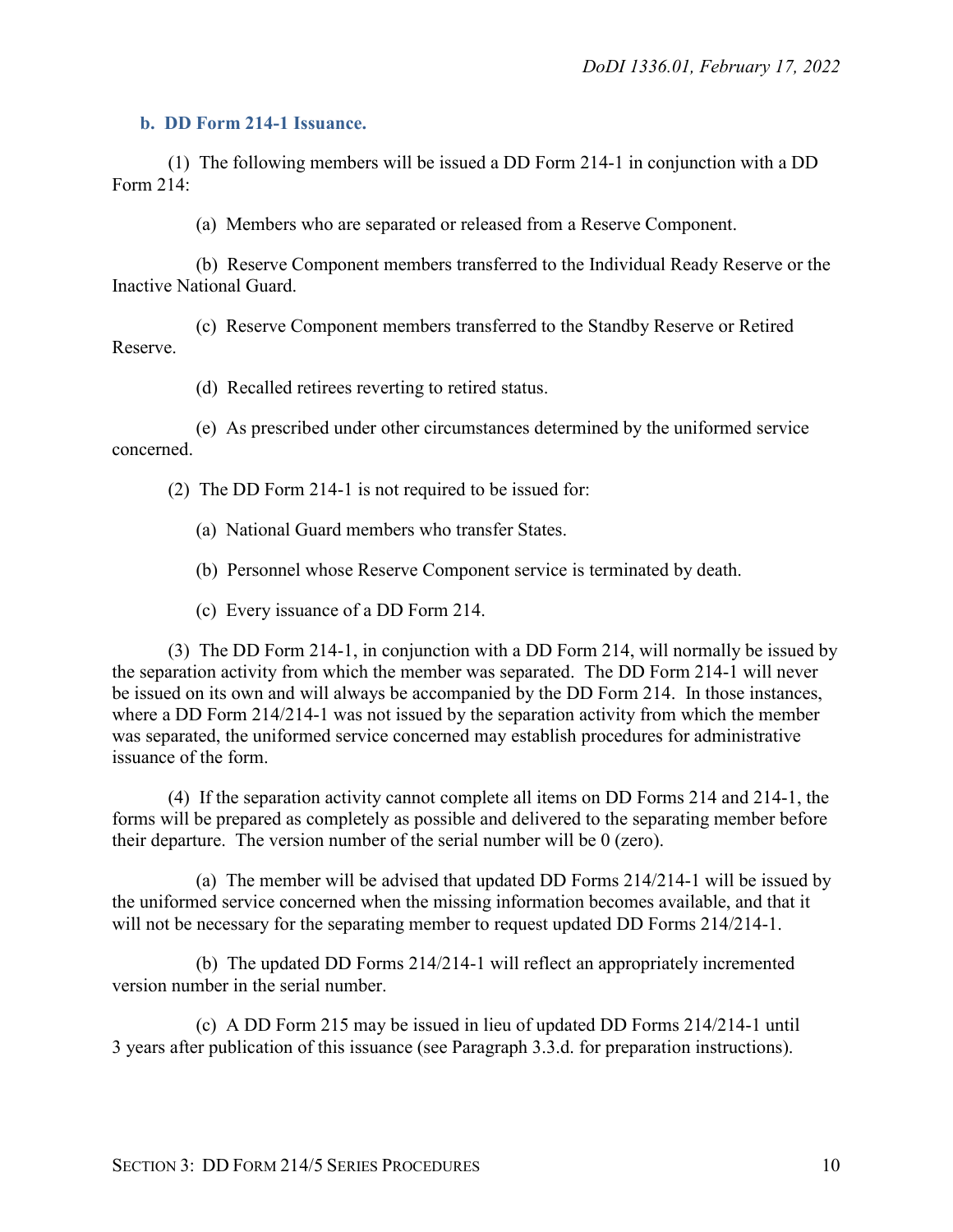#### <span id="page-10-0"></span>**c. DD Forms 214/214-1 Reissuance and DD Form 215 Issuance.**

(1) Approval for corrections or updates of DD Forms 214/214-1 may be made through methods established by the Secretary concerned.

(2) Reissuance of a DD Form 214/214-1 will occur:

(a) When corrections or updates are required.

(b) When directed by appropriate appellate authority, Executive order, or by the Secretary concerned.

(c) When one DD Form 215 has been issued and an additional correction is required.

(3) Corrections or updates may be made by issuance of a DD Form 215 in lieu of a reissued DD Form 214/214-1 either:

(a) Until 3 years after publication of this issuance when full capability for reissuance of electronic DD Form 214/214-1 data is required in conjunction with the fielding of associated uniformed service integrated pay and personnel systems; or

(b) Indefinitely for DD Forms 214 that were never issued electronically.

(4) Corrections or updates may not be made by issuance of a DD Form 215 if:

(a) It is determined by the Secretary concerned that the original DD Form 214/214-1 cannot be properly corrected by issuance of a DD Form 215; or

(b) The correction would require issuance of more than one DD Form 215.

(5) When a DD Form 214/214-1 is administratively issued or reissued, an entry will be made in the "Remarks" block annotating the administrative issuance or reissuance unless the appellate authority, Executive order, or directive of the Secretary concerned specifies otherwise.

#### <span id="page-10-1"></span>**3.3. PREPARATION.**

<span id="page-10-2"></span>**a. General.** 

Because the DD Form 214/5 Series is an essential record of service, preparation requires that:

(1) It is prepared accurately and completely, and must be typed or computer generated.

(2) The recipient will be informed that making any unauthorized change or alteration of the form will render it void.

(3) Abbreviations and acronyms should be avoided as much as possible.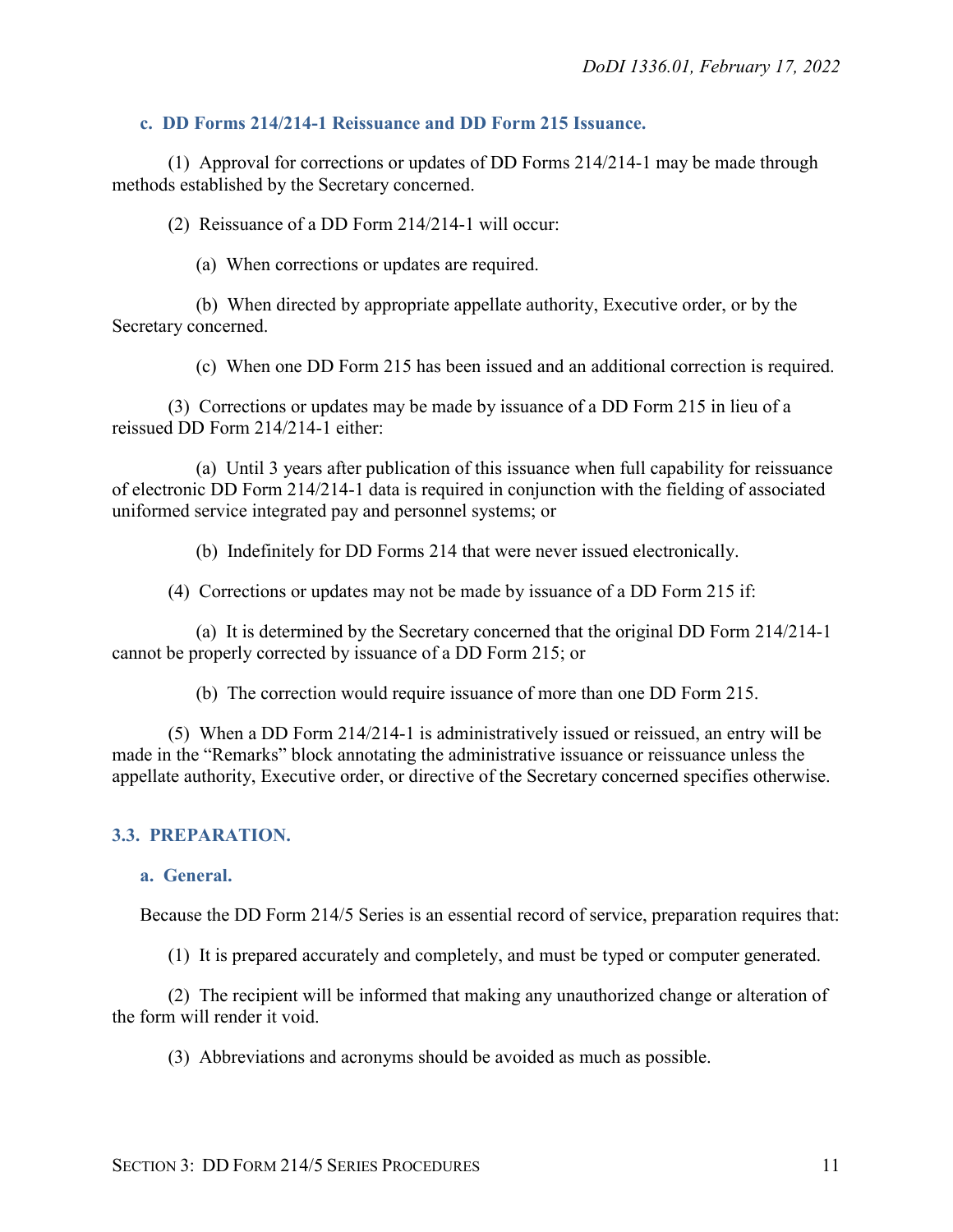(4) A continuation sheet, if required, will be used, and will reference the appropriate block(s) being continued.

(5) Only ASD(M&RA) approved SPD codes are used.

(6) Requests to add, change, or delete SPD codes, with appropriate justification, are forwarded to the ASD(M&RA) for approval.

(7) Positive control is exercised over the distribution of any and all lists of SPD codes with narrative explanations. SPD code lists will be stamped "Controlled Unclassified Information" and will not be furnished to any agency or individual outside the DoD.

(8) Activities authorized to issue DD Form 214/5 Series are aware that appropriate provisions of DoD Directive 5400.07 will be used to deny the release of SPD code lists to the public. Only the individual being separated or discharged is entitled access to their SPD code. It is not intended that these codes stigmatize an individual in any manner. SPD codes are for internal DoD use in collecting data to analyze statistical reporting trends, as well as the automation of benefits adjudication.

#### <span id="page-11-0"></span>**b. DD Form 214.**

(1) Table 1 contains instructions on DD Form 214 preparation for when the DD Form 214 is issued by itself and when it is issued in conjunction with the DD Form 214-1.

(2) Each DD Form 214 record must have a unique identifier (serial number). If a DD Form 214-1 is issued with a DD Form 214, both must have the same unique identifier and be treated as a single document.

(3) When one or more of the data items on the DD Form 214 or DD Form 214-1, as applicable, are not available and the document is issued to the separating member, the applicable block(s) must be annotated "See Remarks." In such cases, the "Remarks" block must contain the entry "Reissuance of DD Form 214/5 Series will provide missing information, as applicable."

| <b>Block Number and</b><br><b>Short Title</b> | <b>Instructions When Issued by</b><br><b>Itself</b>                                                                | <b>Instructions When Issued in</b><br><b>Conjunction with DD Form 214-1</b> |
|-----------------------------------------------|--------------------------------------------------------------------------------------------------------------------|-----------------------------------------------------------------------------|
| 1. Name                                       | Person surname text, person forename<br>text, person middle name text.                                             | Same                                                                        |
| 2. Branch and Component                       | Current uniformed service branch<br>classification code; current uniformed<br>service organization component code. | Same                                                                        |
| 3. DoD ID Number                              | Self-explanatory.                                                                                                  | Same                                                                        |
| 4. Serial Number                              | See definition.                                                                                                    | Same as serial number used in<br>accompanying DD Form 214-1                 |

#### **Table 1. DD Form 214 Instructions**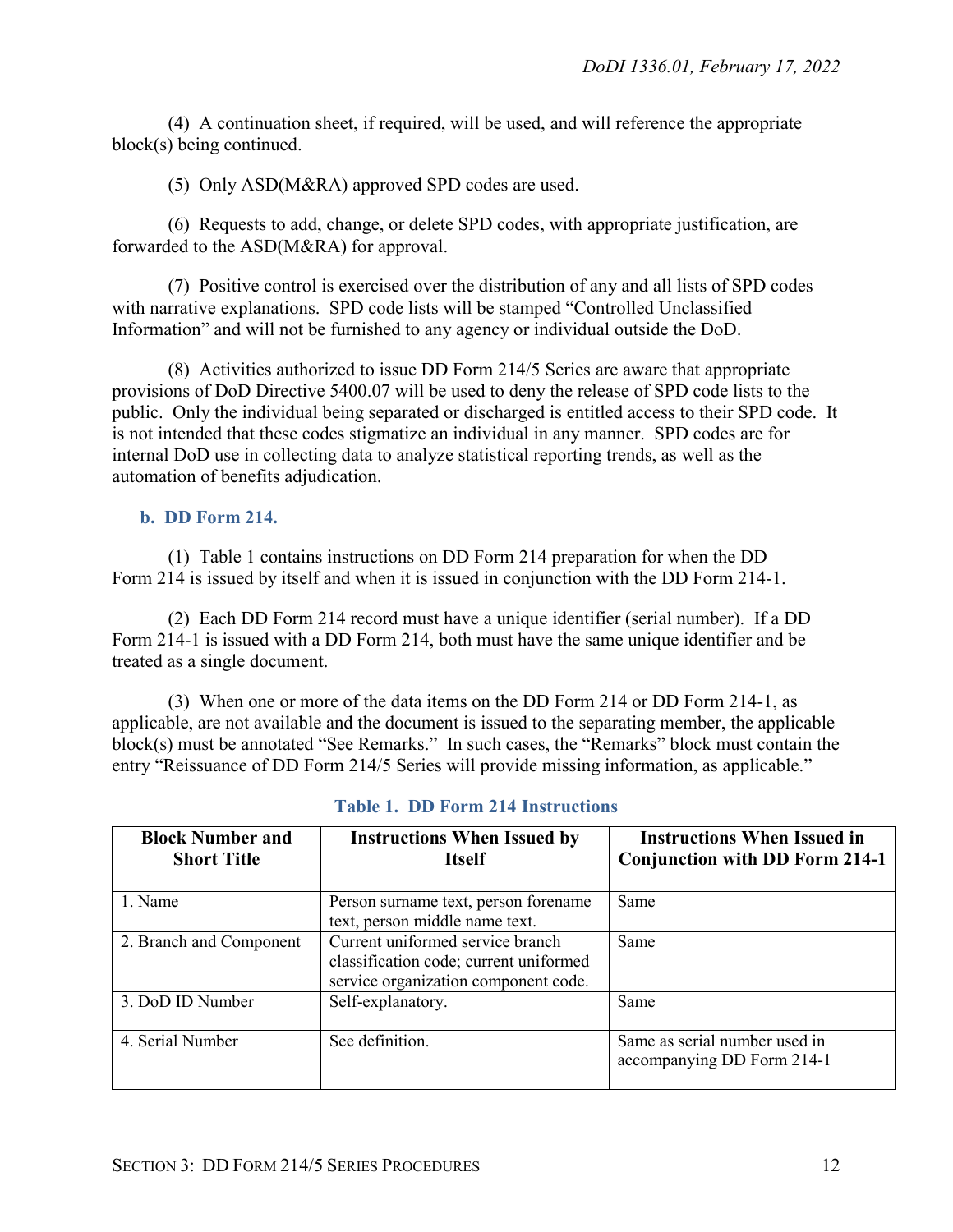| <b>Block Number and</b><br><b>Short Title</b>                 | <b>Instructions When Issued by</b><br><b>Itself</b>                                                                                             | <b>Instructions When Issued in</b>                                                                                                                                                         |  |
|---------------------------------------------------------------|-------------------------------------------------------------------------------------------------------------------------------------------------|--------------------------------------------------------------------------------------------------------------------------------------------------------------------------------------------|--|
|                                                               |                                                                                                                                                 | <b>Conjunction with DD Form 214-1</b>                                                                                                                                                      |  |
| 5a. Grade or Rate                                             | Current uniformed service grade code.                                                                                                           | Same                                                                                                                                                                                       |  |
| 5b. Pay Grade                                                 | Current uniformed services pay grade.                                                                                                           | Same                                                                                                                                                                                       |  |
| 6. Date of Birth                                              | Person birth calendar date in the<br>following format: YYYYMMDD.                                                                                | Same                                                                                                                                                                                       |  |
| 7a. Military Service<br><b>Obligation Termination</b><br>Date | Date in the following format:<br>YYYYMMDD.                                                                                                      | Same                                                                                                                                                                                       |  |
| 7b. Reserve Status for<br>Obligation                          | Enter Selected Reserve, Individual<br>Ready Reserve, or N/A if obligation<br>completed.                                                         | Same                                                                                                                                                                                       |  |
| 7c. Contact Phone Number                                      | Enter personal, long-term phone<br>number.                                                                                                      | Same                                                                                                                                                                                       |  |
| 7d. Contact Email Address                                     | Enter personal, long-term email<br>address.                                                                                                     | Same                                                                                                                                                                                       |  |
| 8a. Place of Entry into<br><b>Active Duty</b>                 | Postal region city place name, U.S.<br>State alpha code, ZIP code.                                                                              | N/A                                                                                                                                                                                        |  |
| 8b. Home of Record at<br>Time of Entry                        | Postal region city place name, U.S.<br>State alpha code, ZIP code; as<br>determined by directives of the<br>Secretary concerned.                | N/A                                                                                                                                                                                        |  |
| 9a. Last Duty Assignment<br>and Major Command                 | Self-explanatory.                                                                                                                               | Same                                                                                                                                                                                       |  |
| 9b. Station Where<br>Separated                                | Self-explanatory.                                                                                                                               | Same                                                                                                                                                                                       |  |
| 10. Command to Which<br>Transferred                           | Self-explanatory; may be N/A.                                                                                                                   | Same                                                                                                                                                                                       |  |
| 11. Members' Group Life<br>Insurance Coverage<br>Amount       | Mark "None" or enter amount elected<br>on the Form 8286, "Servicemembers'<br>Group Life Insurance Election and<br>Certificate," as applicable.  | Same                                                                                                                                                                                       |  |
| 12. Specialty                                                 | List number, title, and years and<br>months in specialties involving periods<br>of one or more years during this period<br>of active duty (AD). | List number, title, and years and<br>months in specialties involving periods<br>of one or more years, including those<br>earned in Reserve Component, during<br>time in current component. |  |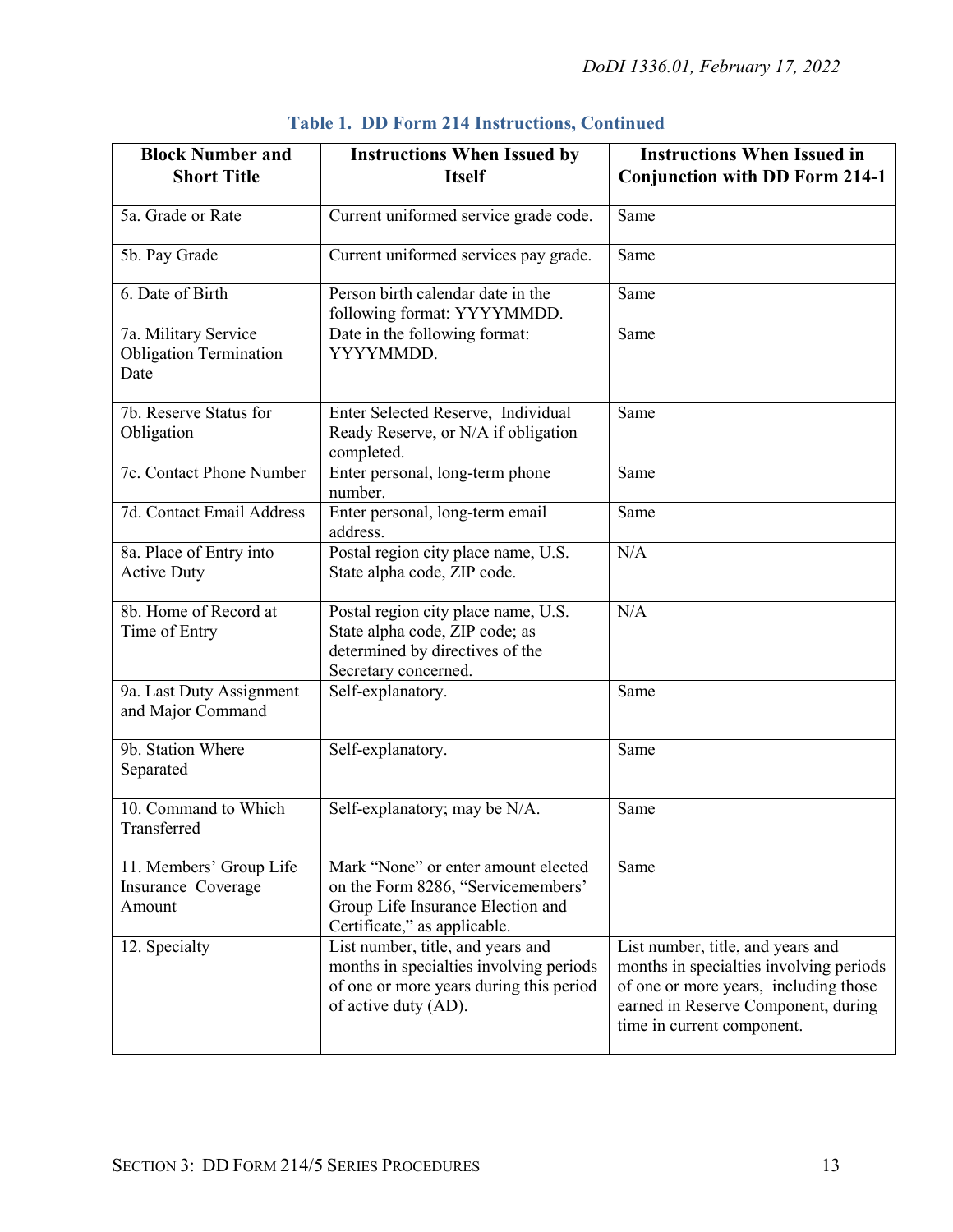| <b>Block Number and</b><br><b>Short Title</b>                                                   | <b>Instructions When Issued by</b><br><b>Itself</b>                                                                                                                                                                                                                                                         | <b>Instructions When Issued in</b><br><b>Conjunction with DD Form 214-1</b>                                                                                                                                               |  |
|-------------------------------------------------------------------------------------------------|-------------------------------------------------------------------------------------------------------------------------------------------------------------------------------------------------------------------------------------------------------------------------------------------------------------|---------------------------------------------------------------------------------------------------------------------------------------------------------------------------------------------------------------------------|--|
| 13a. Date Entered AD this<br>Period                                                             | Date in the following format:<br>YYYYMMDD. The date will be the<br>date of enlistment or appointment for<br>the earliest period of continuous active<br>service for which a DD Form 214 was<br>not previously issued.                                                                                       | N/A                                                                                                                                                                                                                       |  |
| 13b. Separation Date this<br>Period                                                             | Date in the following format:<br>YYYYMMDD.                                                                                                                                                                                                                                                                  | N/A                                                                                                                                                                                                                       |  |
| 13c. Net Active Service<br>this Period                                                          | Amount of time in the following<br>format: YYMMDD.                                                                                                                                                                                                                                                          | N/A                                                                                                                                                                                                                       |  |
| 13d. Total Prior Active<br>Service                                                              | Amount of time in the following<br>format: YYMMDD.                                                                                                                                                                                                                                                          | N/A                                                                                                                                                                                                                       |  |
| 13e. Total Active Service                                                                       | Amount of time in the following<br>format: YYMMDD; 13c+13d.                                                                                                                                                                                                                                                 | N/A                                                                                                                                                                                                                       |  |
| 13f. Total Inactive Service                                                                     | Amount of time in the following<br>format: YYMMDD                                                                                                                                                                                                                                                           | N/A                                                                                                                                                                                                                       |  |
| 13g. Foreign Service                                                                            | Amount of time in the following<br>format: YYMMDD, during this AD<br>period.                                                                                                                                                                                                                                | N/A                                                                                                                                                                                                                       |  |
| 13h. Sea Service                                                                                | Amount of time in the following<br>format: YYMMDD; The sum of all sea<br>duty periods, as defined by Section<br>305a of Title 37, U.S.C., minus the<br>number of days lost that occurred<br>during each sea duty period.                                                                                    | N/A                                                                                                                                                                                                                       |  |
| 13i. Initial Entry Training                                                                     | Date in the following format:<br>YYYYMMDD.                                                                                                                                                                                                                                                                  | N/A                                                                                                                                                                                                                       |  |
| 13j. Effective Date of Pay<br>Grade                                                             | Date in the following format:<br>YYYYMMDD.                                                                                                                                                                                                                                                                  | Same                                                                                                                                                                                                                      |  |
| 14. Decorations, Medals,<br>Badges, Citations, and<br>Campaign Ribbons<br>Awarded or Authorized | Includes entire career; list area of<br>operations (if applicable) for campaign<br>and expeditionary awards.                                                                                                                                                                                                | Same                                                                                                                                                                                                                      |  |
| 15. Uniformed Service<br>Education                                                              | Formal in-service training courses<br>successfully completed during the<br>period covered by the form will be<br>listed by title, number of weeks, and<br>month and year completed. e.g.,<br>medical, dental, electronics, supply,<br>administration, personnel, or heavy<br>equipment operations. Training | Formal in-service training courses<br>successfully completed during the<br>member's time in the current<br>component will be listed by title,<br>number of weeks, and month and year<br>completed, e.g., medical, dental, |  |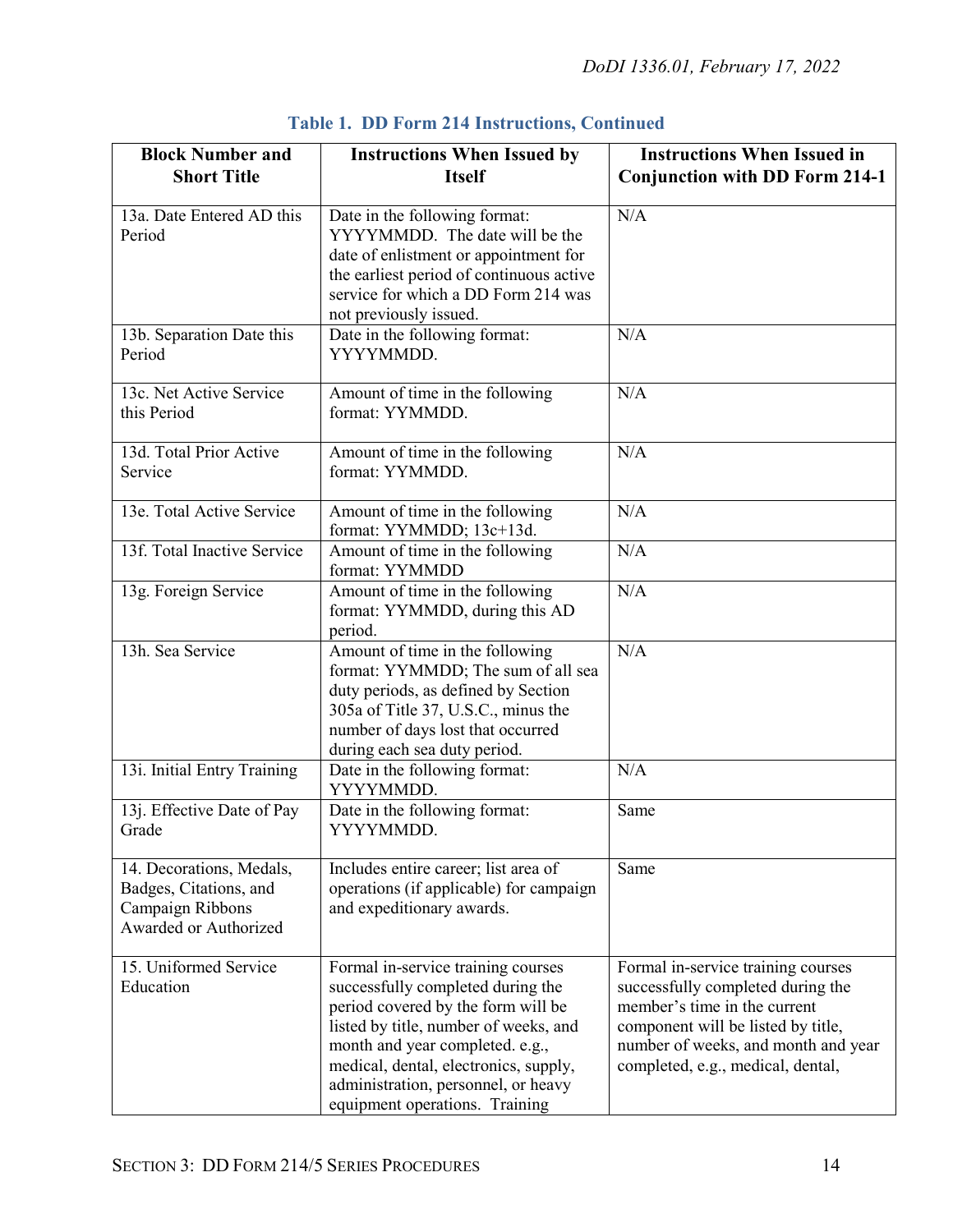| <b>Block Number and</b><br><b>Short Title</b>                                                                                                                 | <b>Instructions When Issued by</b><br><b>Itself</b>                                                                                                                                                                                                                                                                                                                                                                                                                                                                                                                                                                                                                                                                    | <b>Instructions When Issued in</b><br><b>Conjunction with DD Form 214-1</b>                                                                                                                                                                                                                                                                             |
|---------------------------------------------------------------------------------------------------------------------------------------------------------------|------------------------------------------------------------------------------------------------------------------------------------------------------------------------------------------------------------------------------------------------------------------------------------------------------------------------------------------------------------------------------------------------------------------------------------------------------------------------------------------------------------------------------------------------------------------------------------------------------------------------------------------------------------------------------------------------------------------------|---------------------------------------------------------------------------------------------------------------------------------------------------------------------------------------------------------------------------------------------------------------------------------------------------------------------------------------------------------|
|                                                                                                                                                               | courses for combat skills will not be<br>listed. See the "Guide to the<br><b>Evaluation of Educational Experiences</b><br>in the Armed Services" on the<br>American Council on Education<br>website for commonly accepted course<br>titles and abbreviations.                                                                                                                                                                                                                                                                                                                                                                                                                                                          | electronics, supply, administration,<br>personnel, or heavy equipment<br>operations. Training courses for<br>combat skills will not be listed. See<br>the "Guide to the Evaluation of<br>Educational Experiences in the Armed<br>Services" on the American Council on<br>Education website for commonly<br>accepted course titles and<br>abbreviations. |
| 16. Days Accrued Leave<br>Paid                                                                                                                                | Reflects entire career.                                                                                                                                                                                                                                                                                                                                                                                                                                                                                                                                                                                                                                                                                                | Same                                                                                                                                                                                                                                                                                                                                                    |
| 17. Member was Provided<br>Complete Dental<br>Examination and all<br><b>Appropriate Dental Service</b><br>and Treatment within 90<br>Days Prior to Separation | Enter Yes or No.                                                                                                                                                                                                                                                                                                                                                                                                                                                                                                                                                                                                                                                                                                       | N/A                                                                                                                                                                                                                                                                                                                                                     |
| 18. Retirement System<br>Option                                                                                                                               | Enter which retirement system the<br>Service member is enrolled in -<br>FINAL/HIGH-3/REDUX/BRS.                                                                                                                                                                                                                                                                                                                                                                                                                                                                                                                                                                                                                        | Same                                                                                                                                                                                                                                                                                                                                                    |
| 19. DD214-1<br>(Accompanies this DD214)                                                                                                                       | Enter "No".                                                                                                                                                                                                                                                                                                                                                                                                                                                                                                                                                                                                                                                                                                            | Enter "Yes"                                                                                                                                                                                                                                                                                                                                             |
| 20. Remarks                                                                                                                                                   | For members who have previously<br>reenlisted without being issued a DD<br>Form 214, and who are being separated<br>with any discharge characterization<br>except "Honorable," the following<br>statement must appear as the first entry<br>in this block: "Continuous honorable<br>active service from (applicable date)<br>until (applicable date)."<br>(1) The "from" date will be the date of<br>initial entry into active duty, or the first<br>day of service for which a DD Form<br>214 was not previously issued, as<br>applicable.<br>(2) The "until" date will be the date<br>before commencement of the current<br>enlistment.<br>First Full Term of Service: Indicate<br>whether the member has or has not | Same.                                                                                                                                                                                                                                                                                                                                                   |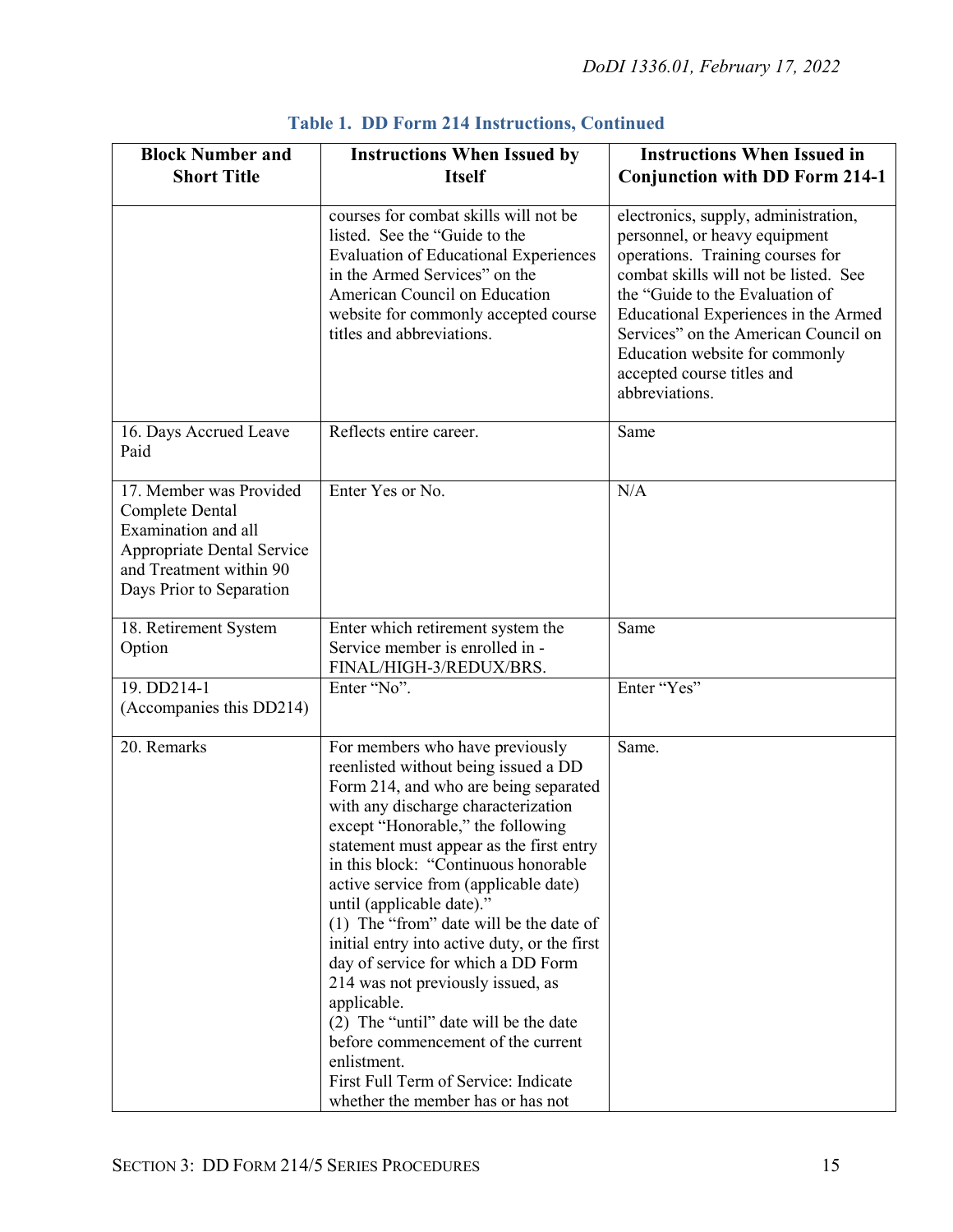| <b>Block Number and</b><br><b>Short Title</b> | <b>Instructions When Issued by</b><br><b>Itself</b>                                                                                                                                                                                                                                                                                                                                                                                                                                                                                                                                                                                                                                                                                                                                                                                                                                                                                     | <b>Instructions When Issued in</b><br><b>Conjunction with DD Form 214-1</b> |
|-----------------------------------------------|-----------------------------------------------------------------------------------------------------------------------------------------------------------------------------------------------------------------------------------------------------------------------------------------------------------------------------------------------------------------------------------------------------------------------------------------------------------------------------------------------------------------------------------------------------------------------------------------------------------------------------------------------------------------------------------------------------------------------------------------------------------------------------------------------------------------------------------------------------------------------------------------------------------------------------------------|-----------------------------------------------------------------------------|
|                                               | completed their first full term of<br>service, as defined by the Secretary<br>concerned. This should also be<br>indicated directly to DMDC via<br>electronic DD Form 214 data<br>reporting.<br>Missing Information: If one or more of<br>the data items on the DD Form 214 or<br>DD Form 214-1, as applicable, are not<br>available, this block must contain the<br>entry "DD Form 215 will be issued to<br>provide missing information from the<br>DD Form 214 and DD Form 214-1, as<br>applicable."<br>Upgraded Discharges: When a<br>discharge has been upgraded, the<br>"Service" copy of the DD Form 214<br>will be annotated in this block to<br>indicate the character of service has<br>been upgraded; the date the application<br>for upgrade was made; and the<br>effective date of the corrective action.<br>For members retiring or separating<br>from active duty: document<br>participation in contingency<br>operations. |                                                                             |
|                                               | For members being transferred to the<br>Individual Ready Reserve: Enter<br>"Subject to active duty recall and/or<br>annual screening."                                                                                                                                                                                                                                                                                                                                                                                                                                                                                                                                                                                                                                                                                                                                                                                                  |                                                                             |
|                                               | Administrative issuance or reissuance:<br>Annotate the administrative issuance or<br>reissuance unless the appellate<br>authority, Executive order, or directive<br>of the Secretary concerned specifies<br>otherwise.                                                                                                                                                                                                                                                                                                                                                                                                                                                                                                                                                                                                                                                                                                                  |                                                                             |
|                                               | Miscellaneous: When appropriate,<br>enter the amount of disability pay and<br>the inclusive dates of any non-pay or<br>excess leave days.                                                                                                                                                                                                                                                                                                                                                                                                                                                                                                                                                                                                                                                                                                                                                                                               |                                                                             |
| 21a. Mailing Address after<br>Separation      | Postal region city place name, U.S.<br>State alpha code, ZIP code.                                                                                                                                                                                                                                                                                                                                                                                                                                                                                                                                                                                                                                                                                                                                                                                                                                                                      | Same                                                                        |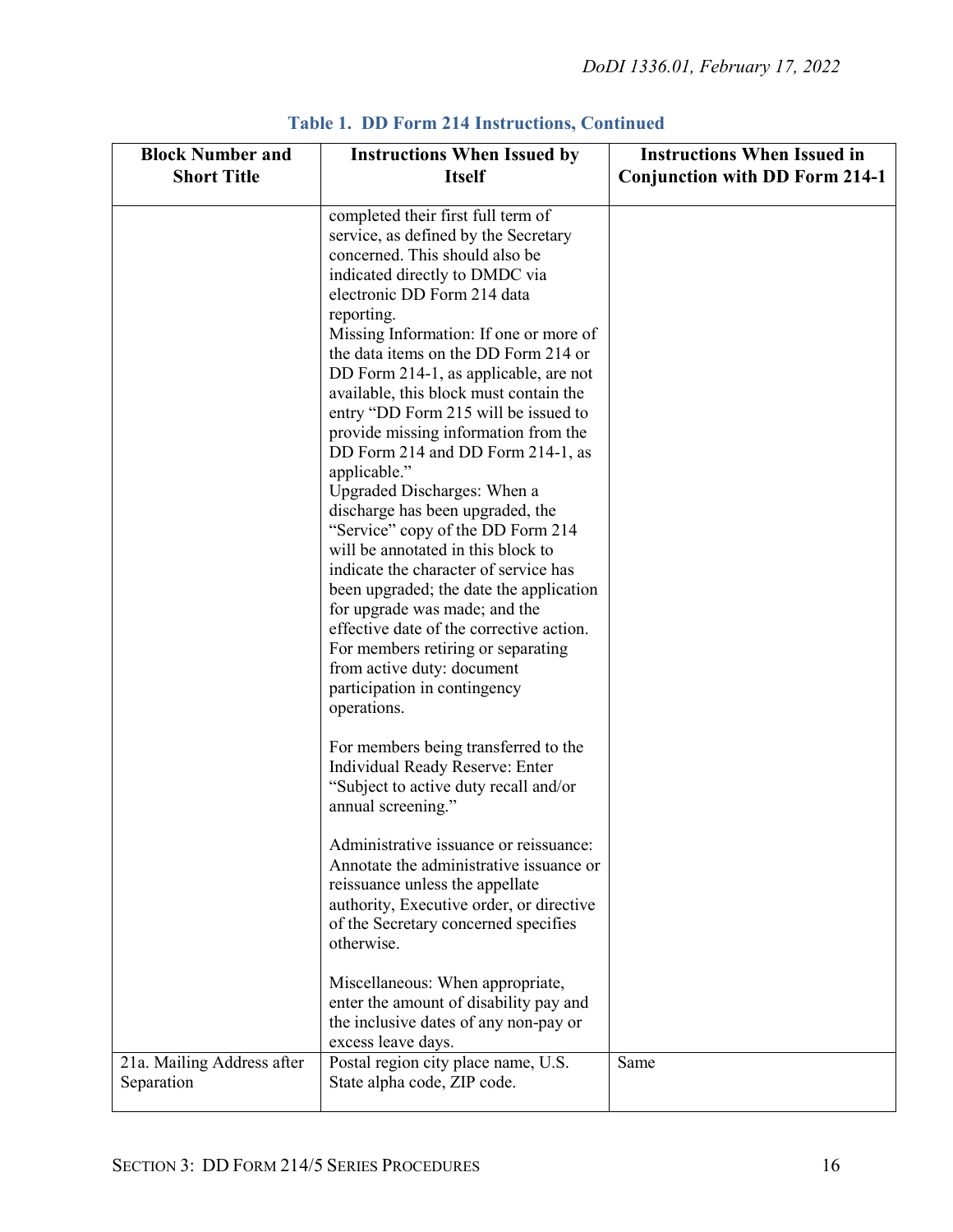| <b>Block Number and</b><br><b>Short Title</b>                                                                   | <b>Instructions When Issued by</b><br><b>Itself</b>                                                                                                                                                                         | <b>Instructions When Issued in</b><br><b>Conjunction with DD Form 214-1</b> |
|-----------------------------------------------------------------------------------------------------------------|-----------------------------------------------------------------------------------------------------------------------------------------------------------------------------------------------------------------------------|-----------------------------------------------------------------------------|
| 21b. Nearest Relative                                                                                           | Full name and postal region city place<br>name, U.S. State alpha code, ZIP code                                                                                                                                             | Same                                                                        |
| 22. Member Requests Data<br>Share with (Specify State<br>or Locality) Office<br>of Veterans Affairs<br>(YES/NO) | Specify the State or locality and select<br>YES; or select NO.                                                                                                                                                              | Same                                                                        |
| 23a. Member Signature                                                                                           | Digitally sign with Signature Block<br>Text and DoD Electronic Data<br>Interchange Person Identification. If<br>unable to digitally sign, ensure proper<br>Service policy followed to annotate<br>member provided document. | Same                                                                        |
| 23b. Date                                                                                                       | Date in the following format:<br>YYYYMMDD.                                                                                                                                                                                  | Same                                                                        |
| 24a. Official Authorized to<br>Sign: Name, Grade and<br>Title                                                   | Self-explanatory.                                                                                                                                                                                                           | Same                                                                        |
| 24b. Signature                                                                                                  | Digitally sign with Signature Block<br>Text and DoD Electronic Data<br>Interchange Person Identification. If<br>unable to digitally sign, ensure proper<br>Service policy followed to annotate<br>member provided document. | Same                                                                        |
| 24c. Date                                                                                                       | Date in the following format:<br><b>YYYYMMDD</b>                                                                                                                                                                            | Same                                                                        |
| 25. Type of Separation                                                                                          | In accordance with DoDI 1332.14,<br>DoDI 1332.30, and directives of the<br>Secretary concerned.                                                                                                                             | Same                                                                        |
| 26. Character of Service                                                                                        | Authorized entries are as follows:<br>(1) Honorable.<br>(2) Under Honorable Conditions<br>(General).<br>(3) Under Other Than Honorable<br>Conditions.<br>(4) Bad Conduct.<br>(5) Dishonorable.<br>(6) Uncharacterized.      | Same                                                                        |
| 27. Separation Authority                                                                                        | The authority for a member's transfer<br>or discharge will be cited by reference<br>to the appropriate uniformed service<br>regulation, instruction, or manual.                                                             | Same                                                                        |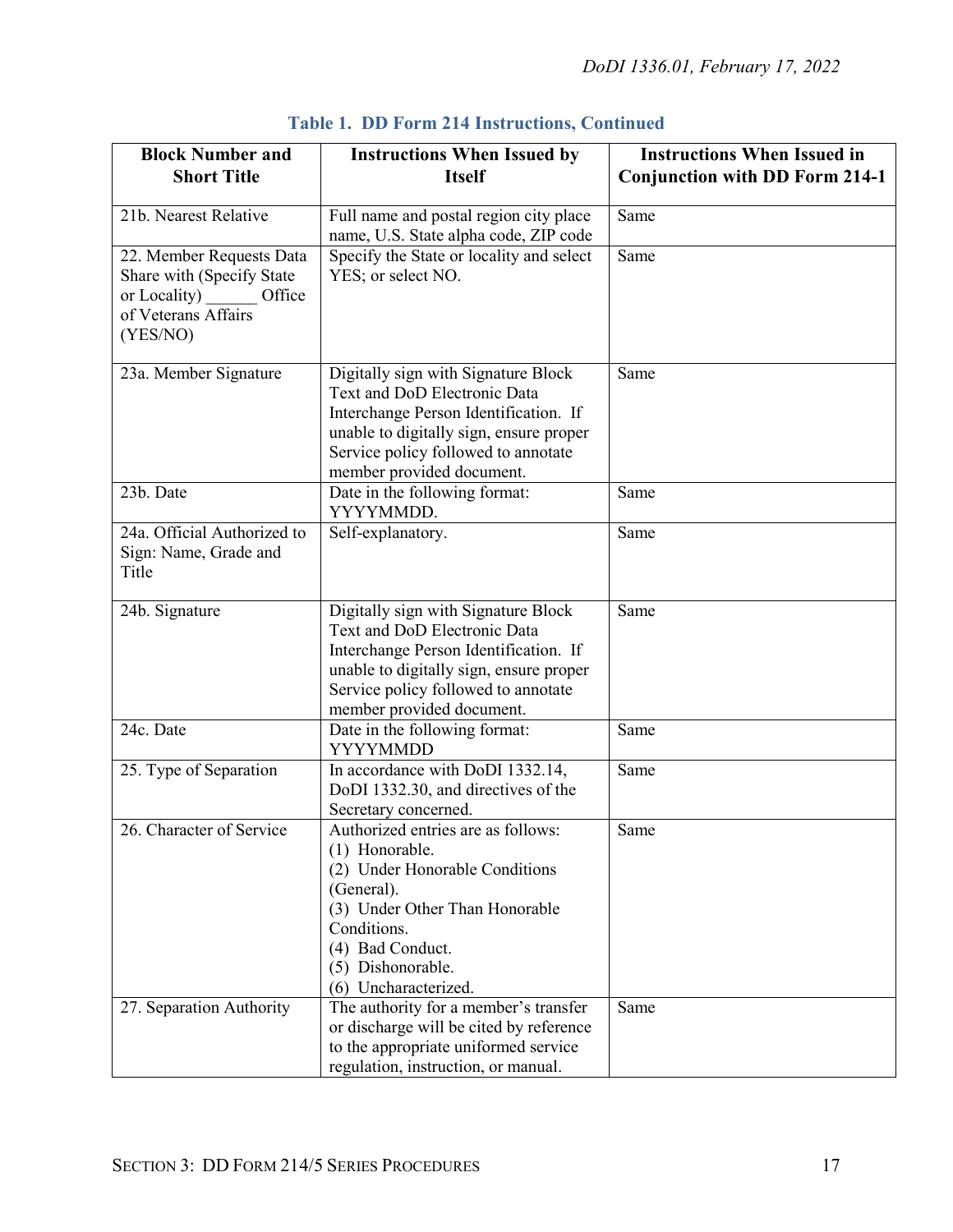| <b>Block Number and</b><br><b>Short Title</b> | <b>Instructions When Issued by</b><br><b>Itself</b>                                                        | <b>Instructions When Issued in</b><br><b>Conjunction with DD Form 214-1</b> |
|-----------------------------------------------|------------------------------------------------------------------------------------------------------------|-----------------------------------------------------------------------------|
| 28. Separation Code                           | Appropriate ASD(M&RA) SPD code<br>on the "Service" copy only.                                              | Same                                                                        |
| 29. Reentry Code                              | Service level codes used for re-<br>enlistment processing.                                                 | Same                                                                        |
| 30. Narrative Reason for<br>Separation        | A narrative description to identify the<br>reason for transfer or separation as<br>linked to the SPD code. | Same                                                                        |
| 31. Dates of Time Lost<br>During this Period  | Dates in the following format:<br>YYYYMMDD.                                                                | Same                                                                        |

#### <span id="page-17-0"></span>**c. DD Form 214-1.**

(1) Table 2 contains instructions on DD Form 214-1 preparation.

(2) The DD Form 214-1 will never be issued on its own. The DD Form 214-1 will always be accompanied by the DD Form 214.

(3) When one or more of the data items on the DD Form 214-1 are not available and the document is issued to the separating member, the applicable block(s) will be annotated "See Remarks." In such cases, the "Remarks" block of the associated DD Form 214 must contain the entry "DD Form 215 will be issued to provide missing information on the DD Form 214-1."

|  |  | Table 2. DD Form 214-1 Instructions |
|--|--|-------------------------------------|
|  |  |                                     |

| <b>Block Number and Short Title</b> | <b>Instructions</b>                                                                                             |
|-------------------------------------|-----------------------------------------------------------------------------------------------------------------|
| 1. Name                             | Person surname text, person forename text, person middle name<br>text.                                          |
| 2. Branch and Component             | Current uniformed service branch classification code; current<br>uniformed service organization component code. |
| 3. DoD ID Number                    | Self-explanatory.                                                                                               |
| 4. Serial Number                    | Same as the accompanying DD Form 214.                                                                           |
| 5. Record of Service - Points       |                                                                                                                 |
| 5a. Total Active Points             | As calculated in accordance with DoDI 1215.07.                                                                  |
| 5b. Total Inactive Points           | As calculated in accordance with DoDI 1215.07.                                                                  |
| 5c. Total Career Points             | $5a+5b$ .                                                                                                       |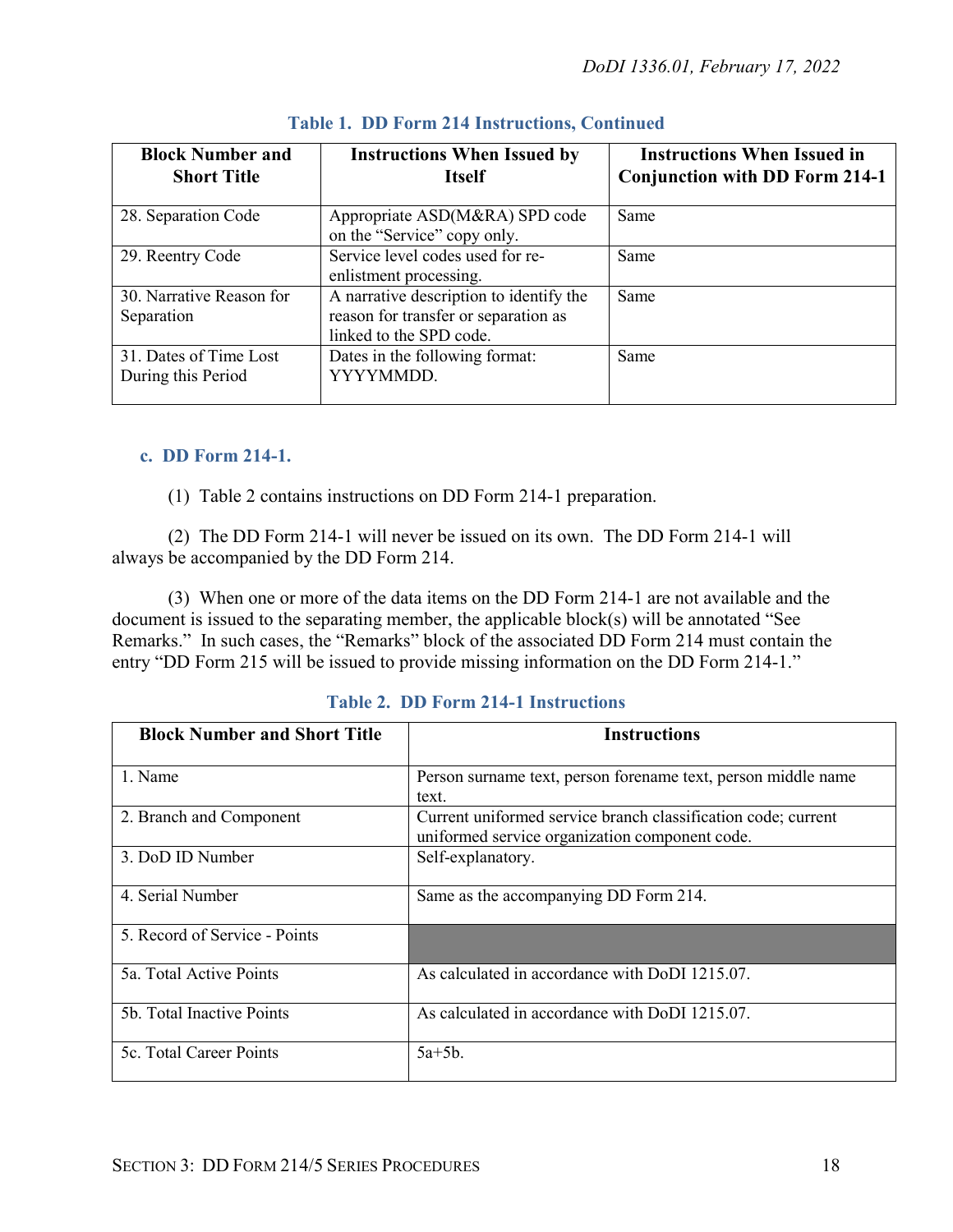| <b>Block Number and Short Title</b>                        | <b>Instructions</b>                                                                                                                                                                                     |
|------------------------------------------------------------|---------------------------------------------------------------------------------------------------------------------------------------------------------------------------------------------------------|
| 5d. Total Points for Retired Pay                           | May be less than 5c due to statutory limitations.                                                                                                                                                       |
| 6. Record of Service - Time                                |                                                                                                                                                                                                         |
| 6a. Component Entry Date                                   | Date in the following format: YYYYMMDD; Date of<br>Enlistment/Appointment into current component.                                                                                                       |
| 6b. Net Component Active Service                           | Amount of time in the following format: YYMMDD.                                                                                                                                                         |
| 6c. Net Component Inactive Service                         | Amount of time in the following format: YYMMDD.                                                                                                                                                         |
| 6d. Career Active Service                                  | Amount of time in the following format: YYMMDD.                                                                                                                                                         |
| 6e. Career Inactive Service                                | Amount of time in the following format: YYMMDD.                                                                                                                                                         |
| 6f. Total Service for Pay                                  | Amount of time in the following format: YYMMDD; Based on Pay<br>Entry Base Date.                                                                                                                        |
| 6g. Creditable Service for Retired Pay                     | Amount of time in the following format: YYMMDD; Time that<br>qualifies for retired pay. May be less than 6f due to statutory<br>restrictions or non-qualifying years of service.                        |
| 7. Non-Regular Retirement (NRR)                            | **Entire section N/A if 7a is N/A**.                                                                                                                                                                    |
| 7a. Date Completed Years of Service for<br>NRR Eligibility | May be N/A if member has not yet attained NRR eligibility.                                                                                                                                              |
| 7b. Date of 60th Birthday                                  | Date in the following format: YYYYMMDD.                                                                                                                                                                 |
| 7c. NRR Age Reduction Amount                               | Amount of time in the following format: YYMMDD; Amount of<br>time to reduce NRR age receipt by due to activations that qualify<br>per Sections 12731 and 12732 of Title 10, U.S.C. and<br>DoDI 1215.07. |
| 7d. Estimated Projected Date for<br>Receipt of NRR Pay     | Date in the following format: YYYYMMDD; 7b-7c.                                                                                                                                                          |
| 7e. Date Transferred to Retired Reserve                    | Date in the following format: YYYYMMDD; may be N/A; based<br>on effective date of transfer order.                                                                                                       |
| 8. Activations                                             | All AD and full-time National Guard duty as listed in<br>DoDI 1215.06, across entire career.                                                                                                            |
| 8a. Statutory Authority                                    | List statutory authority under which orders were executed                                                                                                                                               |
| 8b. Operation (if applicable)                              | List unclassified information only. If not applicable, enter 'N/A.'                                                                                                                                     |

|  |  |  | <b>Table 2. DD Form 214-1 Instructions, Continued</b> |  |
|--|--|--|-------------------------------------------------------|--|
|--|--|--|-------------------------------------------------------|--|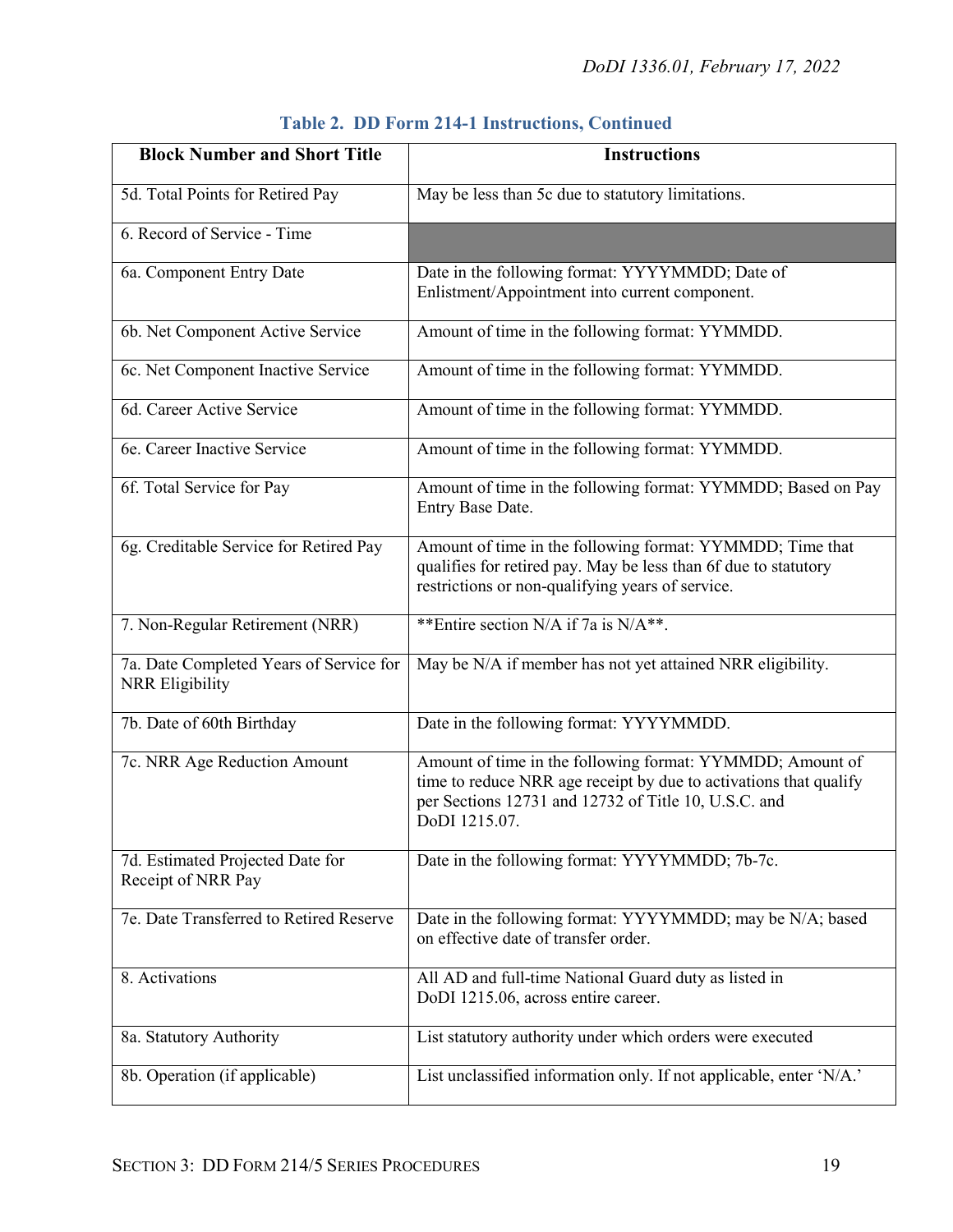| <b>Block Number and Short Title</b>                                        | <b>Instructions</b>                                                                                                                                                 |
|----------------------------------------------------------------------------|---------------------------------------------------------------------------------------------------------------------------------------------------------------------|
| 8c. Qualifies for NRR Eligibility Age<br>Reduction (Y/N)                   | Per Sections 12731 and 12732 of Title 10, U.S.C. and<br>DoDI 1215.07.                                                                                               |
| 8d. Begin Date of Activation                                               | Date in the following format: YYYYMMDD.                                                                                                                             |
| 8e. End Date of Activation                                                 | Date in the following format: YYYYMMDD.                                                                                                                             |
| 8f. Deployed To Foreign Country (Y/N)                                      | Enter Y or N, as applicable.                                                                                                                                        |
| 9. Post-9/11 GI Bill Transfer of<br><b>Eligibility Obligation End Date</b> | Date in the following format: YYYYMMDD or N/A.                                                                                                                      |
| 10. Days Accrued Leave Carried Over                                        | As reflected within the applicable uniformed service pay system.                                                                                                    |
| 11. Highest Pay Grade Satisfactorily<br>Held                               | As determined by the Secretary concerned                                                                                                                            |
| 12a. Member Signature                                                      | Digitally sign with Signature Block Text and DoD Electronic Data<br>Interchange Person Identification. If unable to digitally sign, ensure<br>signature is legible. |
| 12b. Date                                                                  | Date in the following format: YYYYMMDD.                                                                                                                             |
| 13a. Official Authorized to Sign (Name,<br>grade, title, signature)        | Digitally sign with Signature Block Text and DoD Electronic Data<br>Interchange Person Identification. If unable to digitally sign, ensure<br>signature is legible. |
| 13b. Date                                                                  | Date in the following format: YYYYMMDD.                                                                                                                             |

|  |  |  | <b>Table 2. DD Form 214-1 Instructions, Continued</b> |  |
|--|--|--|-------------------------------------------------------|--|
|--|--|--|-------------------------------------------------------|--|

#### <span id="page-19-0"></span>**d. DD Forms 214/214-1 Reissuance and DD Form 215 Issuance.**

(1) Each subsequent reissuance of DD Forms 214/214-1 will require the version number of the serial number to be increased by 1. See the serial number definition in the Glossary for more information.

(2) The serial number of a DD Form 215 will reflect the serial number of the DD Form 214/214-1 it corrects.

#### <span id="page-19-1"></span>**3.4. DISTRIBUTION.**

#### <span id="page-19-2"></span>**a. DMDC**

DMDC is the official distribution source of the uniformed services authoritative and certified information for all periods of active service that are completed on or after January 1, 2015.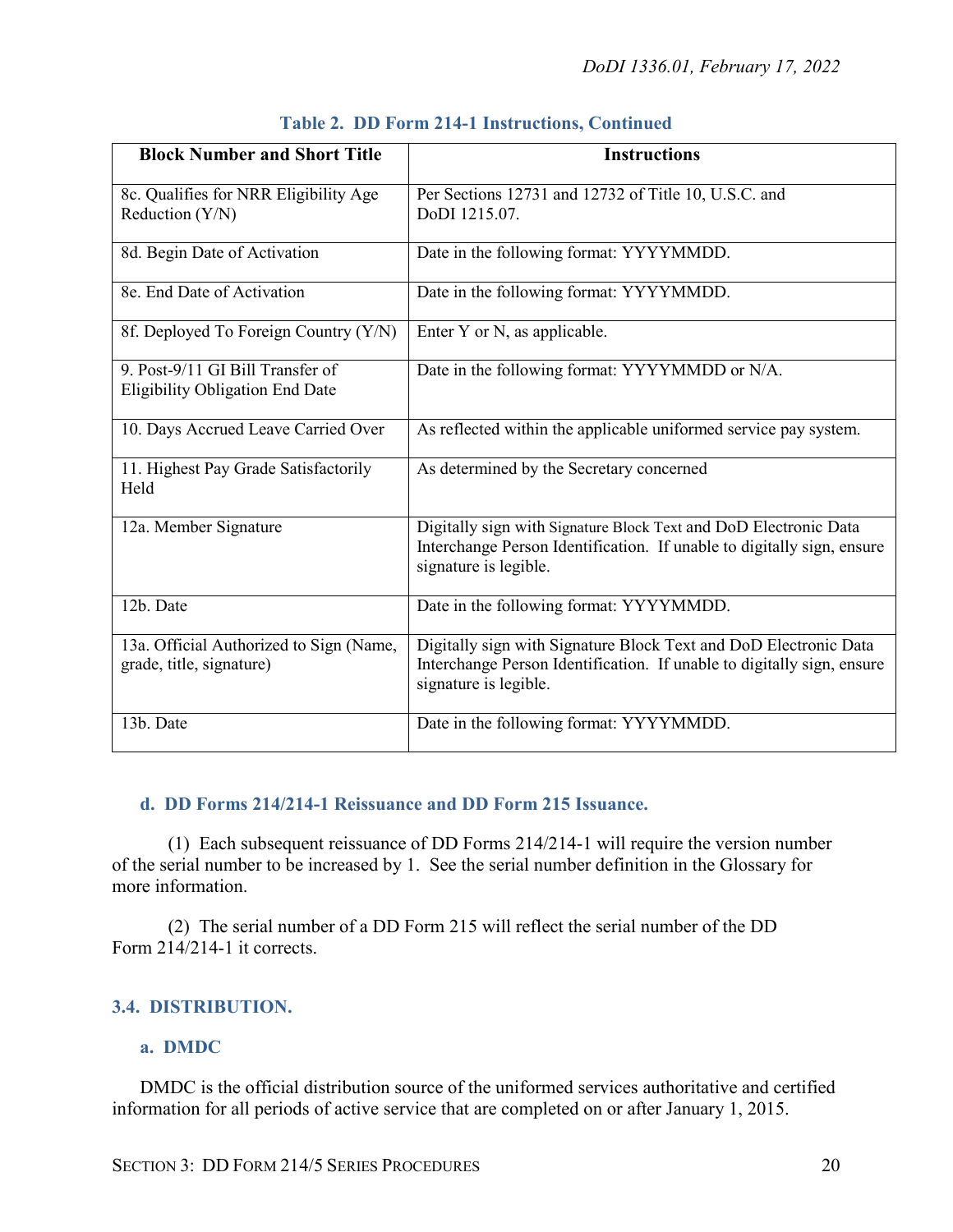DMDC will share a member's electronic service and separation data with the VA, the DOL, and the State or territory Department of Veterans Affairs designated in Block 22 of the DD Form 214.

#### <span id="page-20-0"></span>**b. Uniformed Services**

Uniformed services will:

(1) Electronically transmit DD Form 214/5 Series data to DMDC within 1 day of certification by the uniformed service or 1 day after member separation when a DD Form 214/5 Series is required.

(2) Ensure the electronic DD Form 214/5 Series data and the imaged DD Form 214/5 Series retained in the OMPF or OPF match. The DD Form 214/5 Series data must contain all available data for the data elements listed in Tables 1 and 2, as applicable, in addition to whether the member has completed their first full term of service, and the applicable transaction code for the data transmission.

(3) Certify the DD Form 214/5 Series with a digital signature (for example, a common access card) and serialize the associated electronic DD Form 214/5 Series data for unique identification.

(4) Report the associated electronic data of a corrected or reissued DD Form 214/5 Series, with serial number, to DMDC within 1 business day of correction or reissuance. The corrected or reissued electronic DD Form 214/5 Series data must not deviate from the corrected or reissued imaged DD Form 214/5 Series retained in the OMPF or OPF.

(5) Coordinate with DMDC on reporting requirements and technical details to include data content, format, and mechanics for data discrepancy resolution.

(6) Resolve any discrepancy identified by DMDC between the electronic DD Form 214/5 Series data and previously reported common personnel data system transactions for the same period of service in a manner prescribed by the Secretary concerned.

(7) Securely deliver, either physically or electronically, the original DD Form 214/5 Series Member Copy to the member upon separation or the date authorized travel commences. Member Copy should be used by the member to provide proof of service.

(8) Securely deliver, either physically or electronically, the original DD Form 214/5 Series Service Copy to the member upon separation or the date authorized travel commences, whichever is earlier, and retain a copy within the uniformed service.

(9) Transmit all copies of DD Form 214/5 Series to the National Personnel Records Center.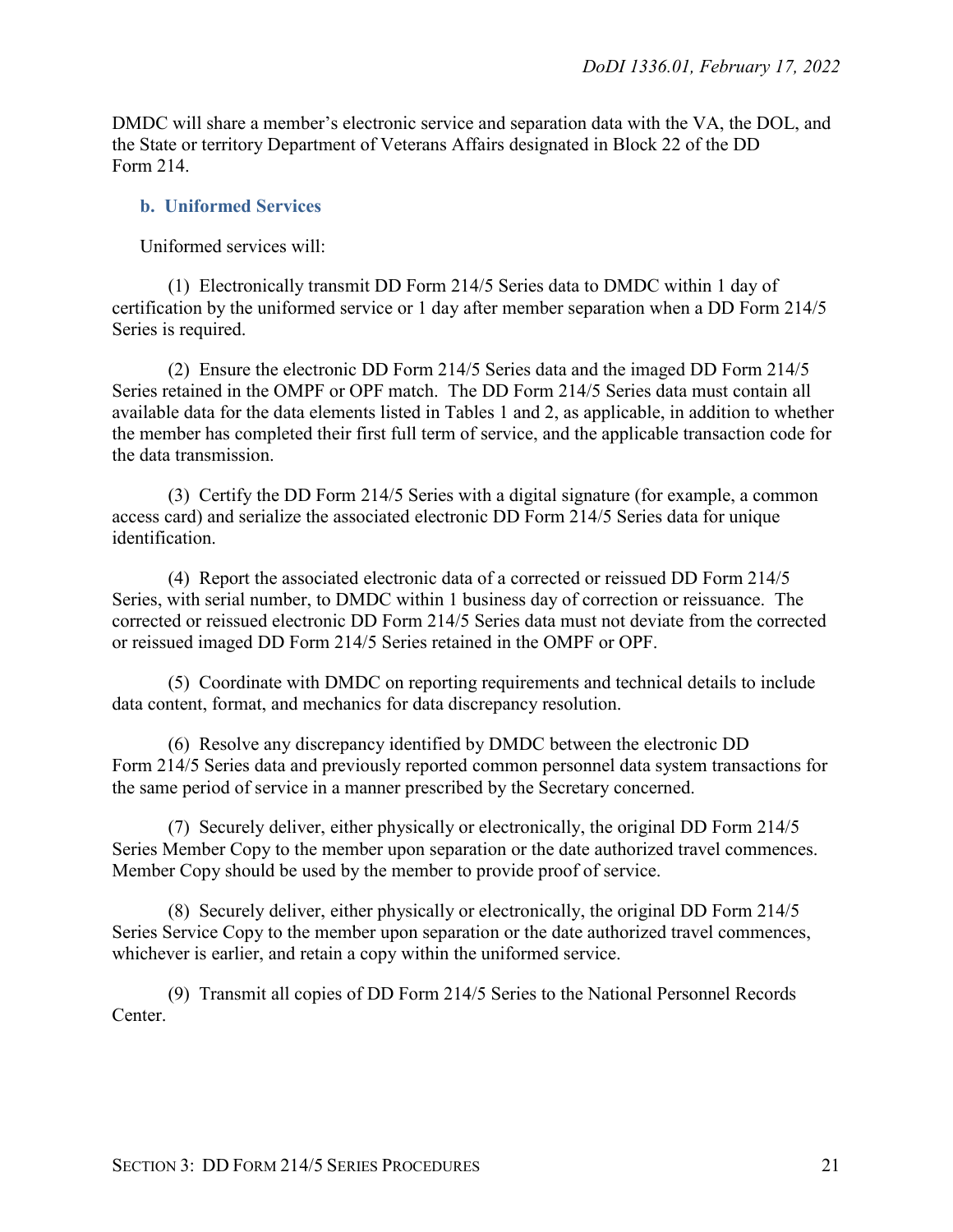## **GLOSSARY**

#### <span id="page-21-1"></span><span id="page-21-0"></span>**G.1. ACRONYMS.**

| <b>ACRONYM</b> | <b>MEANING</b>                                                  |
|----------------|-----------------------------------------------------------------|
| AD             | active duty                                                     |
| ASD(M&RA)      | Assistant Secretary of Defense for Manpower and Reserve Affairs |
| <b>DD</b>      | Department of Defense (form)                                    |
| <b>DMDC</b>    | Defense Manpower Data Center                                    |
| DoDI           | DoD instruction                                                 |
| <b>DOL</b>     | Department of Labor                                             |
| <b>NRR</b>     | non-regular retirement                                          |
| <b>OMPF</b>    | official military personnel file                                |
| <b>OPF</b>     | official personnel file                                         |
| <b>SPD</b>     | separation program designator                                   |
| U.S.C.         | <b>United States Code</b>                                       |
| <b>USPHS</b>   | United States Public Health Service                             |
| VA             | Department of Veterans Affairs                                  |

## <span id="page-21-2"></span>**G.2. DEFINITIONS.**

These terms and their definitions are for the purpose of this issuance.

| <b>TERM</b>                           | <b>DEFINITION</b>                                                                                                                                           |
|---------------------------------------|-------------------------------------------------------------------------------------------------------------------------------------------------------------|
| active service                        | Defined in Section $101(d)(3)$ of Title 10, U.S.C. or, for purposes of<br>the USPHS, active service as defined in Commissioned Corps<br>Instruction 384.01. |
| common access card                    | "Smart" identification card for active-duty military personnel,<br>Selected Reserve, DoD civilian employees, and eligible contractor<br>personnel.          |
| <b>DD</b> Form 214/5<br><b>Series</b> | DD Forms 214, 214-1, and 215.                                                                                                                               |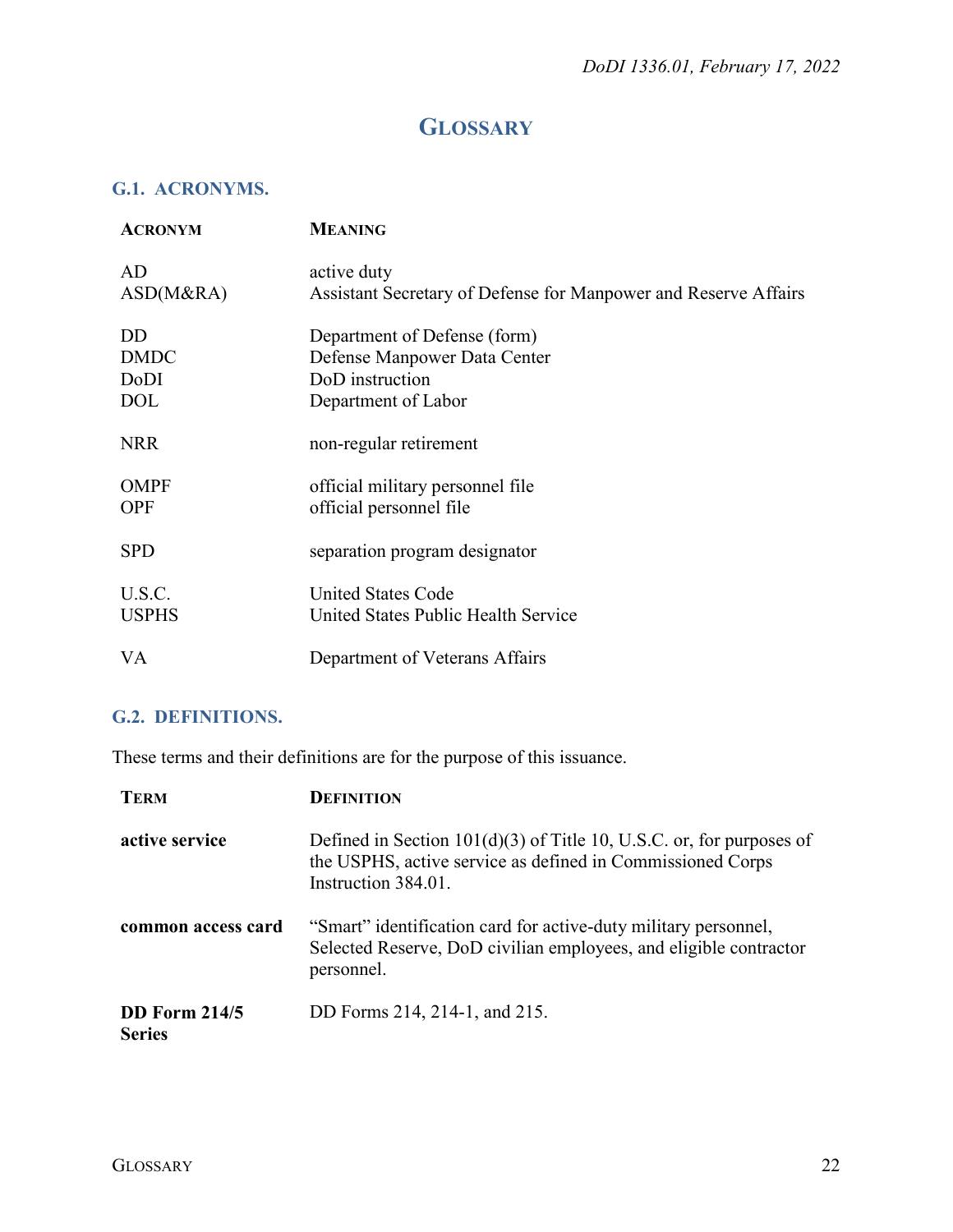| <b>TERM</b>                | <b>DEFINITION</b>                                                                                                                                                                                                                                                                                 |
|----------------------------|---------------------------------------------------------------------------------------------------------------------------------------------------------------------------------------------------------------------------------------------------------------------------------------------------|
| foreign service            | Service performed outside the 50 United States or its commonwealths<br>and territories (American Samoa, Northern Marianas Islands, Guam,<br>Puerto Rico, and U.S. Virgin Islands).                                                                                                                |
| initial entry training     | As defined in Section 3301 of Title 38, U.S.C., or as otherwise<br>defined by the Secretary concerned.                                                                                                                                                                                            |
| member                     | See "uniformed services member"                                                                                                                                                                                                                                                                   |
| <b>OMPF</b> or OPF         | A collection of information that permanently documents a member's<br>career in the uniformed service. The OMPF or OPF contains<br>documentation pertaining to the accession, training, education,<br>assignment, performance, discipline, decorations, casualty, and<br>separation of the member. |
| <b>Secretary concerned</b> | The Secretary of the Department under whom the member serves;<br>respectively:                                                                                                                                                                                                                    |
|                            | The Secretary of the Army, addressing matters concerning the<br>Army.                                                                                                                                                                                                                             |
|                            | The Secretary of the Navy, addressing matters concerning the<br>Navy, the Marine Corps, and the Coast Guard when it is operating as<br>a Service in the Navy.                                                                                                                                     |
|                            | The Secretary of the Air Force, addressing matters concerning the<br>Air Force and Space Force.                                                                                                                                                                                                   |
|                            | The Secretary of Homeland Security, addressing matters<br>concerning the Coast Guard when it is not operating as a Military<br>Service in the Navy.                                                                                                                                               |
|                            | The Secretary of Health and Human Services, addressing matters<br>concerning the Commissioned Corps of the USPHS.                                                                                                                                                                                 |
| serial number              | A unique identifier for a record of active service that enables version<br>control. The serial number is comprised of Service Code, Date of<br>Separation, 5-byte number, 1-byte version (for example,<br>A2014060100125-0).                                                                      |
|                            | Service Code is the standard service code used at DMDC.                                                                                                                                                                                                                                           |
|                            | Date of Separation is the date of separation, and this will not<br>change if the initial date of separation is changed.                                                                                                                                                                           |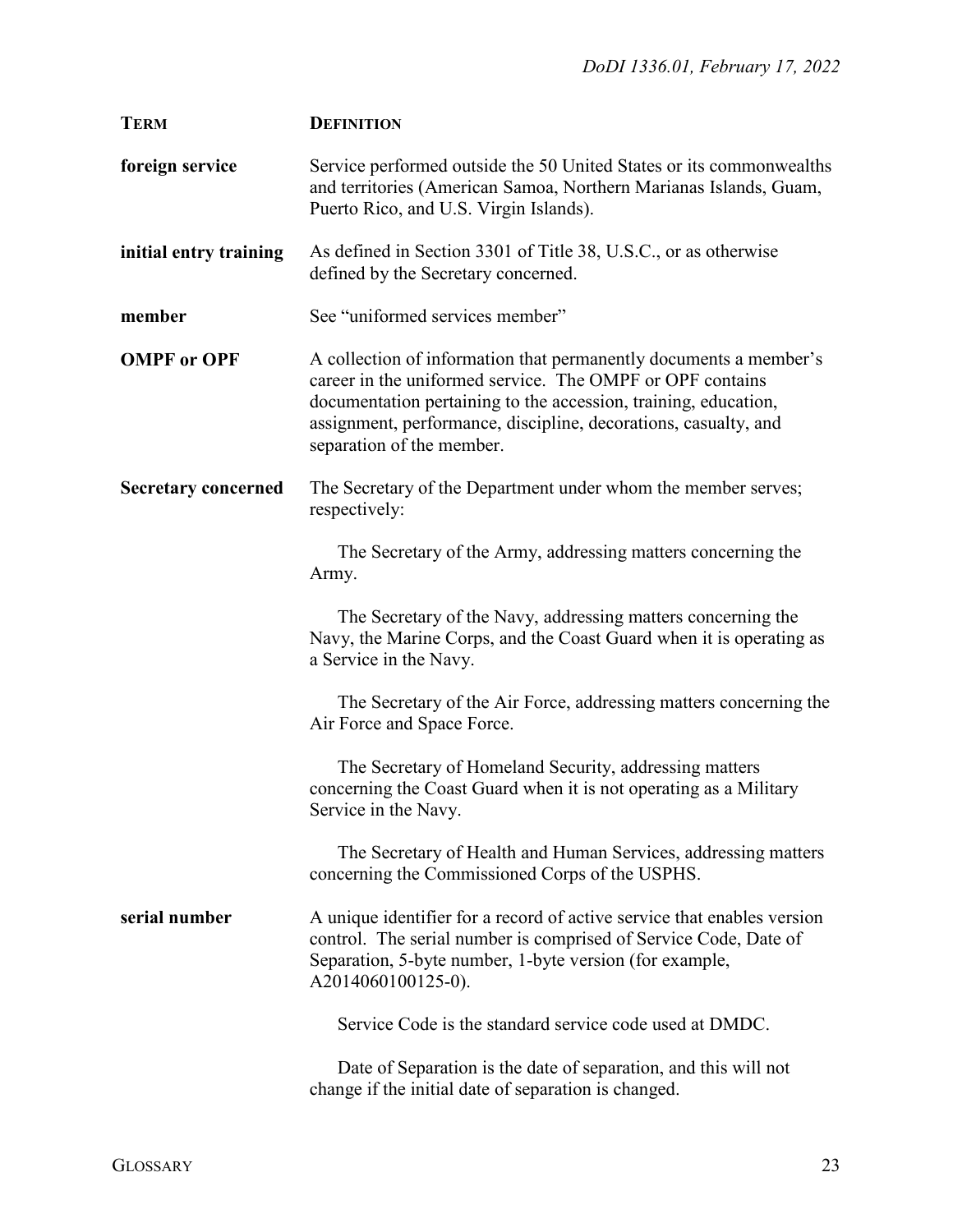| <b>TERM</b>                             | <b>DEFINITION</b>                                                                                                                                                                                                                                                            |
|-----------------------------------------|------------------------------------------------------------------------------------------------------------------------------------------------------------------------------------------------------------------------------------------------------------------------------|
|                                         | 5-byte number is incremented by one for each electronic record<br>of active service issued by a service on that date (from 00001-99999,<br>starts over each date).                                                                                                           |
|                                         | 1-byte version is the version of the electronic record of active<br>service. $0$ (zero) is initial version; each subsequent version will be<br>increased by 1 up to 9 followed by A-Z should more than 10 versions<br>be issued. A hyphen separator precedes version number. |
| <b>SPD</b> code                         | A code that lists the conditions under which a Service member is<br>discharged from uniformed service.                                                                                                                                                                       |
| temporary disability<br>retirement list | A list of members who have been found unfit to perform their duties<br>because of a disability that may not be permanent.                                                                                                                                                    |
| transaction code                        | A one-character value (A - Add and C - Cancel). The transaction<br>code is used in conjunction with the serial number.                                                                                                                                                       |
|                                         | Transaction code A indicates a new or reissued document. The<br>serial number associated with an Add transaction identifies the most<br>current document in that series.                                                                                                     |
|                                         | Transaction code C indicates that the separation data associated<br>with all documents in that series are not to be distributed to<br>stakeholders.                                                                                                                          |
| uniformed services                      | The Army, Navy, Air Force, Marine Corps, Coast Guard, Space<br>Force, and Public Health Service.                                                                                                                                                                             |
| uniformed services<br>member            | An officer or enlisted member of the Army, Navy, Air Force, Marine<br>Corps, Space Force, Coast Guard, or USPHS.                                                                                                                                                             |